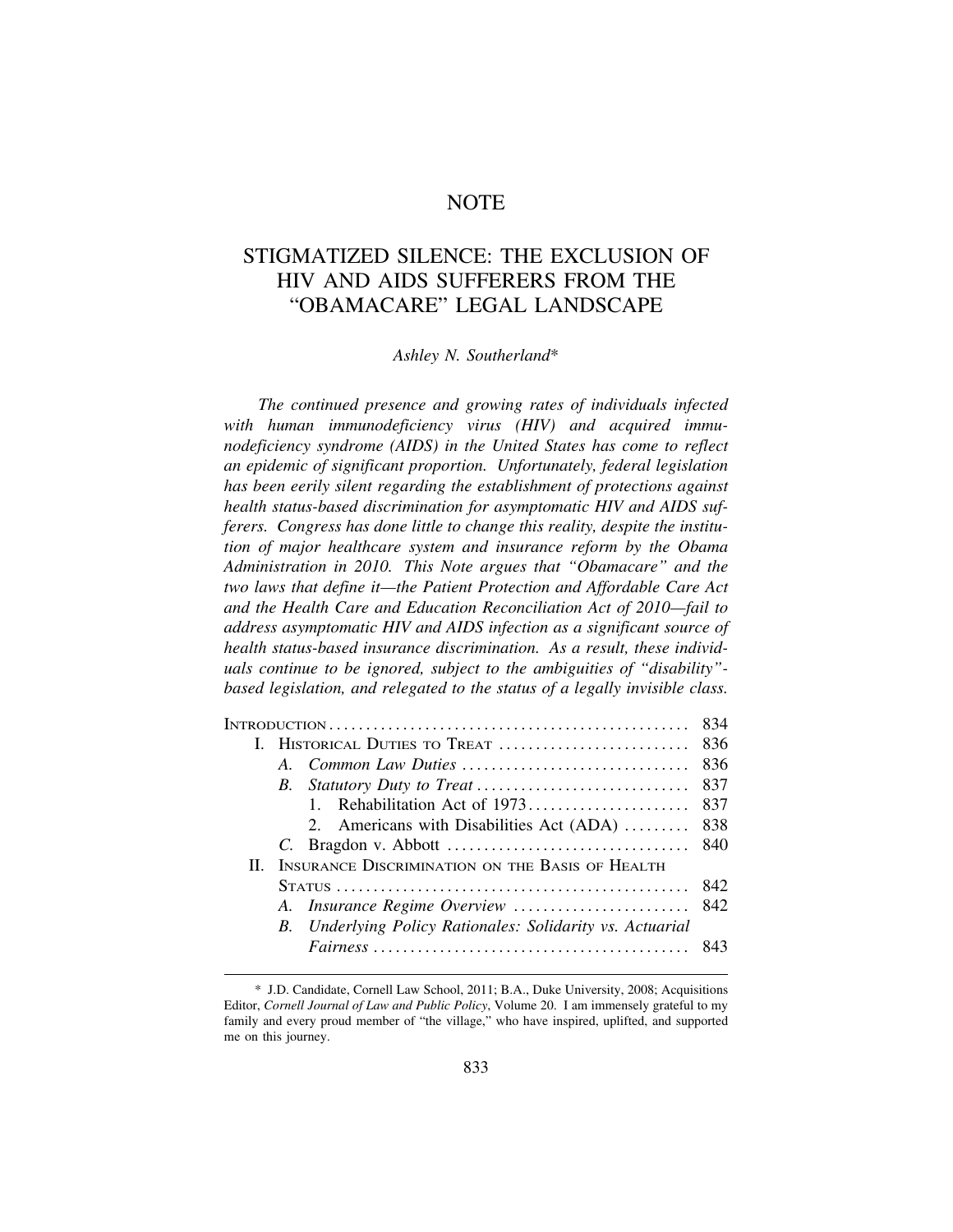|      | C. |                                                                              | 843 |
|------|----|------------------------------------------------------------------------------|-----|
|      | D. | Current Federal Efforts to Regulate Health Status                            |     |
|      |    | Insurance Discrimination                                                     | 845 |
|      |    | Civil Rights Laws<br>1.                                                      | 845 |
|      |    | Americans with Disabilities Act (ADA)<br>2.                                  | 846 |
|      |    | 3 <sub>1</sub><br>Health Insurance Portability and Accountability            |     |
|      |    | $Act (HIPAA) \ldots \ldots \ldots \ldots \ldots \ldots \ldots \ldots \ldots$ | 846 |
|      |    |                                                                              | 847 |
|      |    | Nationwide Group Purchasing<br>$\mathbf{1}$ .                                | 847 |
|      |    | Minimum Participation and Non-Discrimination<br>2.                           |     |
|      |    |                                                                              | 848 |
| III. |    | "OBAMACARE" EXAMINED                                                         | 849 |
|      | A. | Amending the Existing Public Health Service Act                              | 849 |
|      |    | Elimination of Lifetime or Annual Coverage<br>$1_{-}$                        |     |
|      |    |                                                                              | 850 |
|      |    | Prohibition on Rescissions<br>2.                                             | 850 |
|      |    | 3.<br>Establishment of an Appeals Process                                    | 850 |
|      |    | Prevent Discrimination Based on Health Status<br>$4_{\cdot}$                 | 850 |
|      | B. | Expanding Health Insurance Coverage                                          | 851 |
|      |    | National High Risk Pool Program<br>$\mathbf{1}$ .                            | 851 |
|      |    | Prevent Exclusion Based on Preexisting<br>2.                                 |     |
|      |    |                                                                              | 851 |
|      |    | Establishment of Essential Benefits<br>3.                                    | 852 |
|      |    |                                                                              | 853 |

#### **INTRODUCTION**

American citizens infected with human immunodeficiency virus (HIV) and acquired immunodeficiency syndrome (AIDS)1 hold a tenuous place among the substantively ambiguous concentric circles of the

The virus eventually kills the infected host cell. CD4+ cells play a critical role in coordinating the body's immune response system, and the decline in their number causes corresponding deterioration of the body's ability to fight infections from

<sup>1</sup> *See generally* Bragdon v. Abbott, 524 U.S. 624, 633–37 (1998) (discussing the "predictable and . . . unalterable course" of HIV infection). Justice Kennedy, for the majority, outlined the physiological character of HIV:

Once a person is infected with HIV, the virus invades different cells in the blood and in body tissues. Certain white blood cells, known as helper T-lymphocytes or CD4+ cells, are particularly vulnerable to HIV. The virus attaches to the CD4 receptor site of the target cell and fuses its membrane to the cell's membrane. HIV is a retrovirus, which means it uses an enzyme to convert its own genetic material into a form indistinguishable from the genetic material of the target cell. The virus' genetic material migrates to the cell's nucleus and becomes integrated with the cell's chromosomes. Once integrated, the virus can use the cell's own genetic machinery to replicate itself. Additional copies of the virus are released into the body and infect other cells in turn. Although the body does produce antibodies to combat HIV infection, the antibodies are not effective in eliminating the virus.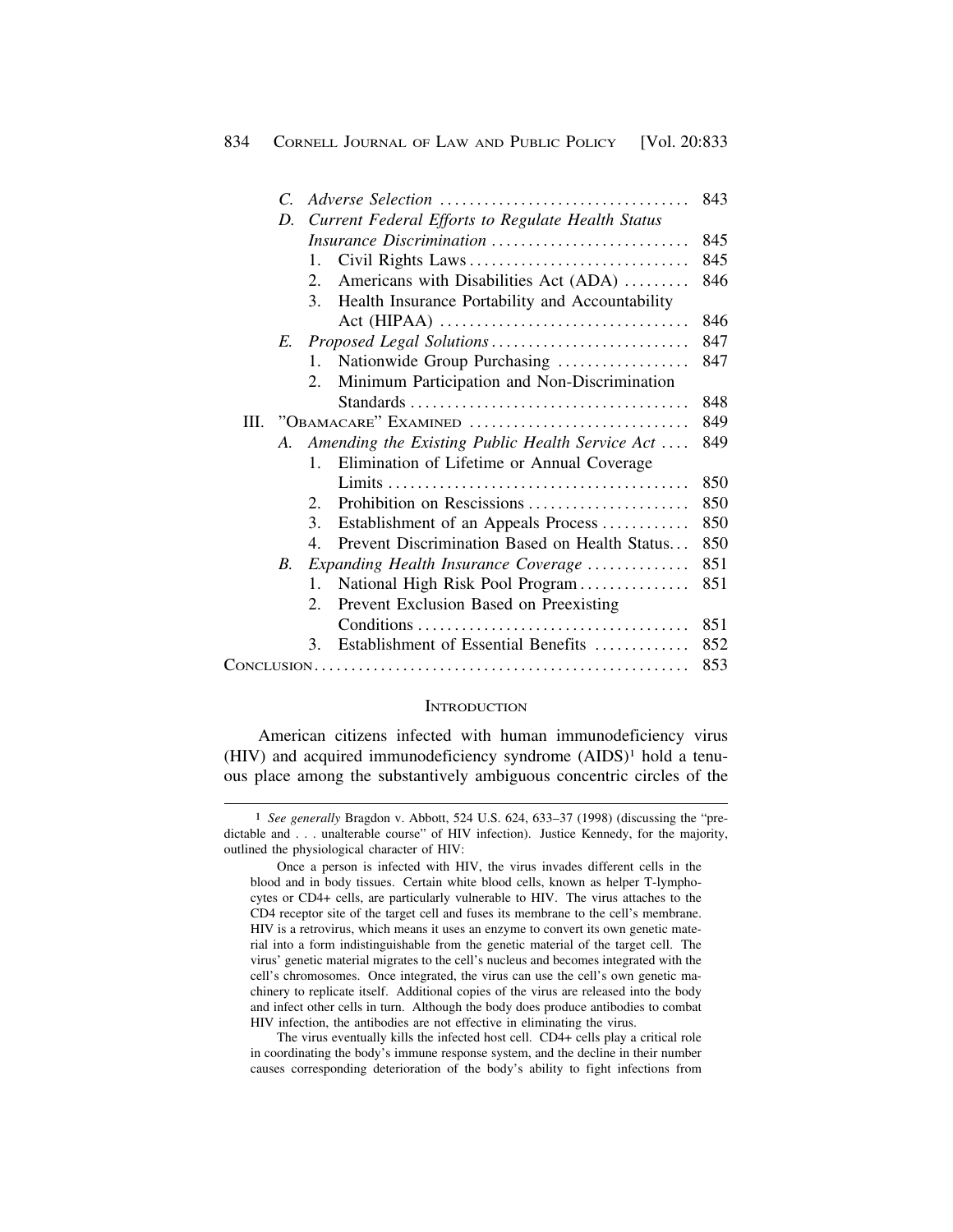healthcare system, insurance regimes, and the law. Literally and legally, these individuals—despite being engulfed in an epidemiological, and often losing, battle for their lives—have shaky ground, at best, upon which to demand protections under the law throughout the stages of their disease.2 Unfortunately for them, the economic rationales for health status-based insurance discrimination and the legislative silence on protection under the Americans with Disabilities Act have resulted in a legal "donut hole," leaving many asymptomatic3 HIV and AIDS sufferers lost in the legal fray, further stigmatized and uninsured with mounting medical costs and little foreseeable economic relief.

However, now that the Obama Administration has instituted major health care reform, both the health care system and the insurance coverage regime will receive a significant overhaul. This Note argues that, while "Obamacare" reform is no doubt one of the most significant pieces of social legislation of this era, the two laws that define it—the Patient Protection and Affordable Care Act<sup>4</sup> (PPACA) and the Health Care and Education Reconciliation Act of 2010 (HCERA)<sup>5</sup>— are riddled with the same substantive ambiguities that plagued their statutory predecessors,

4 Pub. L. No. 111-148, 124 Stat. 119 (2010) (to be codified in scattered provisions throughout the U.S.C.).

5 Pub. L. No. 111-152, 124 Stat. 1029 (2010).

many sources. Tracking the infected individual's CD4+ cell count is one of the most accurate measures of the course of the disease.

*Id.* at 633–34.

<sup>2</sup> *See Bragdon*, 524 U.S. at 635 (chronicling the stages of HIV: "The initial stage of HIV infection is known as acute or primary HIV infection. In a typical case, this stage lasts three months. The virus concentrates in the blood. The assault on the immune system is immediate. The victim suffers from a sudden and serious decline in the number of white blood cells. There is no latency period. Mononucleosis-like symptoms often emerge between six days and six weeks after infection, at times accompanied by fever, headache, enlargement of the lymph nodes (lymphadenopathy), muscle pain (myalgia), rash, lethargy, gastrointestinal disorders, and neurological disorders. Usually these symptoms abate within 14 to 21 days. HIV antibodies appear in the bloodstream within 3 weeks; circulating HIV can be detected within 10 weeks.").

<sup>3</sup> *See id.* at 635–36 (defining the asymptomatic phase as follows: "After the symptoms associated with the initial stage subside, the disease enters what is referred to sometimes as its asymptomatic phase. The term is a misnomer, in some respects, for clinical features persist throughout, including lymphadenopathy, dermatological disorders, oral lesions, and bacterial infections. Although it varies with each individual, in most instances this stage lasts for 7 to 11 years. The virus now tends to concentrate in the lymph nodes, though low levels of the virus continue to appear in the blood. It was once thought that the virus became inactive during this period, but it is now known that the relative lack of symptoms is attributable to the virus' migration from the circulatory system into the lymph nodes. The migration reduces the viral presence in other parts of the body, with a corresponding diminution in physical manifestations of the disease. The virus, however, thrives in the lymph nodes, which, as a vital point of the body's immune response system, represents an ideal environment for the infection of other CD4+ cells. . . . A person is regarded as having AIDS when his or her CD4+ count drops below 200 cells/mm3 of blood or when CD4+ cells comprise less than 14% of his or her total lymphocytes.").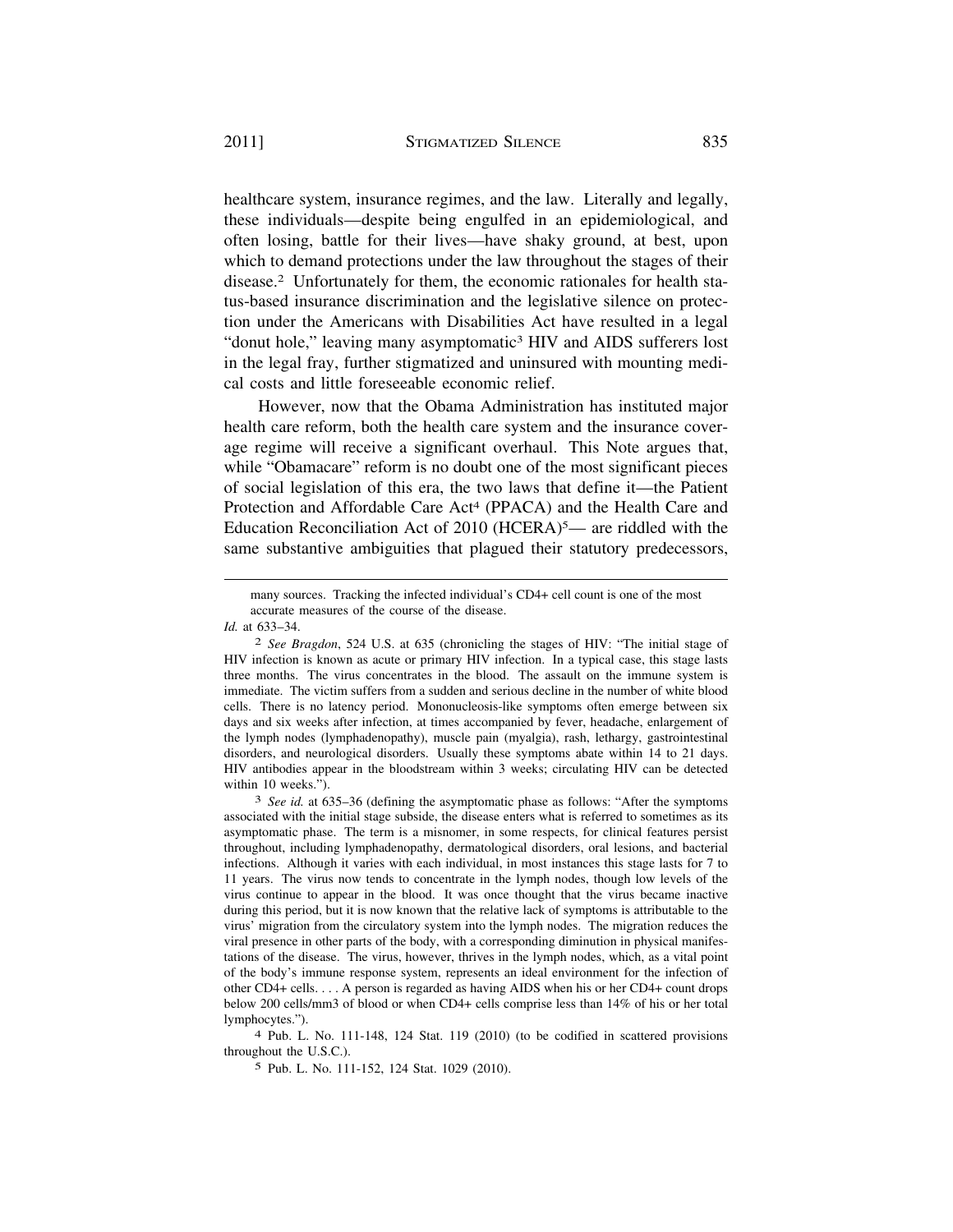and ultimately leave asymptomatic AIDS and HIV sufferers unprotected from health status-based discrimination.

Part I of this Note examines the historical lineage of the legal duty to treat, tracing that duty from its common law origins to its modern statutory foundations in the Rehabilitation Act of 1973 and up to the more recent Americans with Disabilities Act, passed in 1990. This Part also addresses the most recent Supreme Court case, *Bragdon v. Abbott*, 6 which directly addresses the ability of healthcare providers to discriminate against HIV-positive individuals in the non-emergency medical care context. Part II provides an overview of the modern American insurance regime, particularly with regard to individuals that the insurance industry commonly perceives as "high risk"—including those with HIV and AIDS. This Part also outlines the federal regulations currently in place to help combat insurance discrimination based on health status. Part III gives a general overview of the pertinent parts of both PPACA and HCERA as they relate to insurance coverage. Finally, the Note concludes by examining whether "Obamacare" might very well bring health status-based discrimination protection to this legally "homeless" class.

### I. HISTORICAL DUTIES TO TREAT

### *A. Common Law Duties*

At common law, contract theory governed the physician-patient relationship. As such, the general rule was that healthcare providers had no duty to treat a patient without the existence of a prior agreement or statutory regulation.7 Essentially, "[u]ntil both parties manifest[ed] either an express or implied intent to create a contractual relationship, the physician [had] no duty to treat the patient."8

However, exceptions did and still do exist. If an individual relies on a healthcare provider's gratuitous undertaking to provide care, the provider's affirmative step implicitly imposes a duty on the physician to treat the relying individual.9 Healthcare providers—often those located in hospitals with emergency facilities—are also required to treat individuals who require emergency care.10 However, the healthcare provider's duty to treat only lasts for the duration of the individual's emergency; once the emergency ends, the duty to treat [disappears.11](https://disappears.11) In addition, while healthcare providers are allowed to take "reasonable precautions to

<sup>6 524</sup> U.S. 624 (1998). 7 Jill Cohen, *Access to Medical Care for HIV-Infected Individuals Under the Americans with Disabilities Act: A Duty to Treat*, 18 AM. J.L. & MED. 233, 235 (1992). 8 *Id.* 

<sup>9</sup>*Id.* at 236. 10 *Id.* 11 *Id.*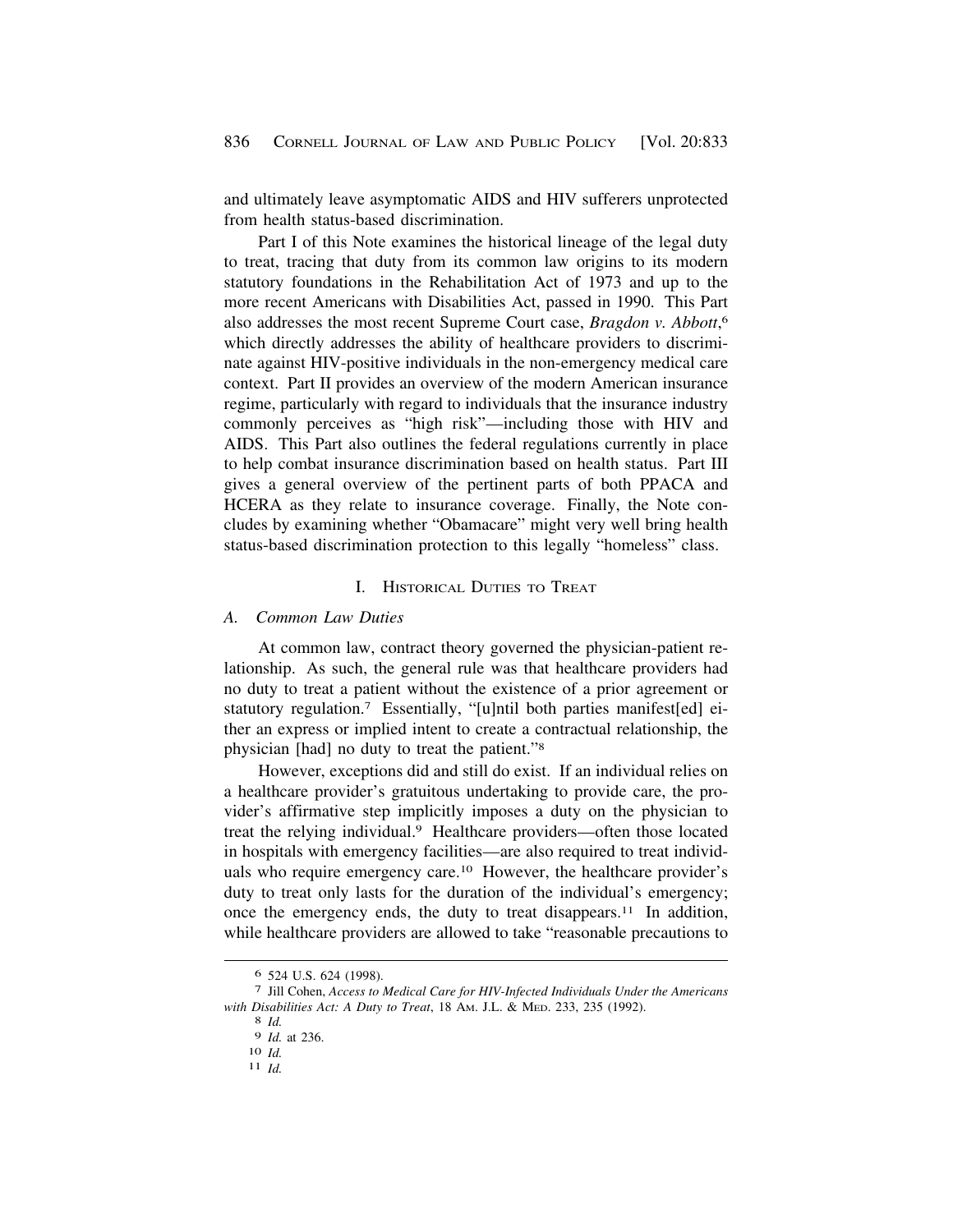protect themselves during emergencies," blanket refusals to treat individuals do not fall under such precautionary [headings.12](https://headings.12) 

Hospitals and physicians who initiate patient care also have a duty to complete treatment; once again, such initiation effectively and implicitly establishes a contractual relationship between the two [parties.13](https://parties.13) Physicians can only terminate these contractual relationships if one of four situations arises: (1) the patient dismisses the physician; (2) the patient and physician mutually consent to terminate the relationship; (3) the patient no longer needs the physician's services; or (4) the physician withdraws his services and instead provides a suitable medical [alternative.14](https://alternative.14)  All of these common law rules apply to those who have HIV and AIDS.15

### *B. Statutory Duty to Treat*

Today, statutory provisions and administrative regulations have replaced much of the common law regime, and more accurately reflect the current mandate surrounding the duty to treat. Before Congress enacted the Americans with Disabilities Act (ADA) in 1990, Section 504 of the Rehabilitation Act of 197316 stood to protect "disabled" individuals against discrimination.

### 1. Rehabilitation Act of 1973

Under the relevant part of the statute, "[n]o otherwise qualified individual with a disability . . . shall, solely by reason of her or his disability, be excluded from participation in, be denied the benefits of, or be subjected to discrimination under any program or activity receiving Federal financial assistance."17 To bring a complaint under the Rehabilitation Act, a plaintiff must prove four elements: (1) that the plaintiff fell within the Act's definition of an "individual with a disability"; (2) that the plaintiff was "otherwise qualified" to benefit from the program or service from which the exclusion occurred; (3) that the plaintiff's disability was the sole reason for his or her exclusion; and (4) that Section 504 applied to the program or service that excluded the [plaintiff.18](https://plaintiff.18) The Act defines as disabled "any person who (1) has a physical or mental impairment which substantially limits one or more of such person's major life activi-

12 *Id.*  13 *Id.*  14 *Id.* at 237. 15 *Id.*  16 29 U.S.C. § 794 (2002). 17 *Id.* § 794(a). 18 Cohen, *supra* note 7, at 237.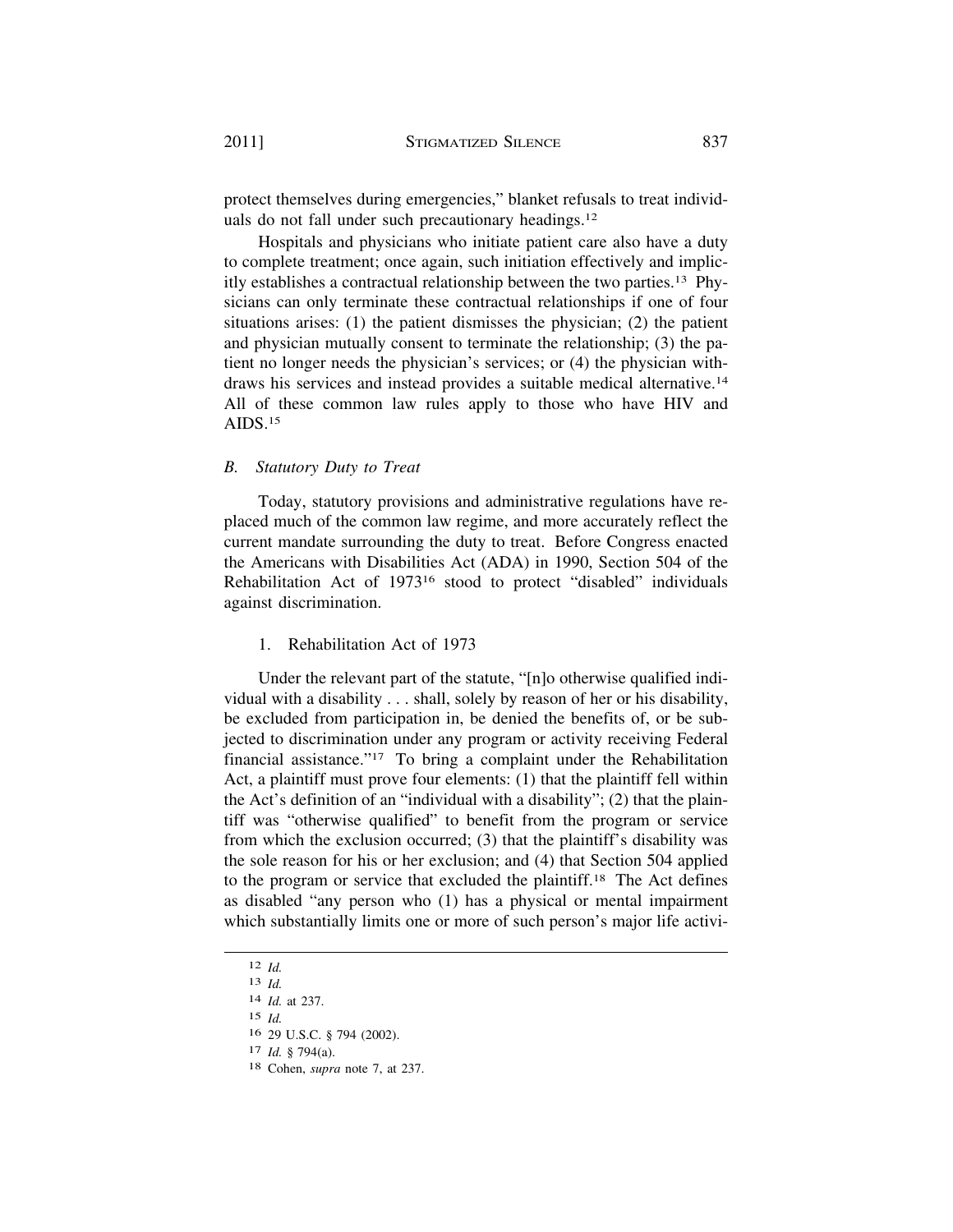ties; (2) has a record of such impairment; or (3) is regarded as having such impairment."<sup>19</sup>

Courts use a case-by-case analysis to determine whether a plaintiff is disabled; under this analysis, "neither HIV infection nor the existence of full-blown AIDS automatically qualifies an individual as disabled."20 However, after proceeding through the three-point inquiry described above, many courts have found that HIV and AIDS infection does indeed qualify as a [disability.21](https://disability.21) Expectedly, courts' analyses tend to be highly fact-specific, and thus their holdings do not establish a per se disability rule regarding HIV and AIDS-infected persons.<sup>22</sup> Because such analyses do not identify these individuals as "disabled" in the aggregate, asymptomatic HIV and AIDS sufferers lack any guaranteed protections under the statute.

# 2. Americans with Disabilities Act (ADA)

This Act, passed by Congress in 1990, is the most recent piece of federal legislation that attempts to fill the gap and provide protection to asymptomatic HIV and AIDS sufferers under the definition of a disability.23 The statute mandates that "[n]o individual shall be discriminated against on the basis of disability in the full and equal enjoyment of the goods, services, facilities, privileges, advantages, or accommodations of any place of public accommodation."24

Unfortunately, attempting to construe the statute's definition of "disability" to include HIV and AIDS sufferers still presents a problem. The ADA defines "disability" in terms that are identical to those found in the Rehabilitation Act of 1973, once again focusing on physical or mental impairments that substantially limit a person's major life activities, records of such impairments, or whether the individual is regarded as having such [impairments.25](https://impairments.25) In addition, under this statute, "major life

tive HIV status is not a 'per se disability' under the ADA, and a person who is HIV positive must present evidence that his status impaired a major life activity."). 23 *See* 42 U.S.C. § 12101 (1990). 24 42 U.S.C. § 12182(a) (1990).

<sup>19</sup>*Id.* 20 *Id.* 21 *See, e.g.*, United States v. Happy Time Daycare Ctr., 6 F. Supp. 2d 1073, 1079–80, 1082–84 (1998) (finding sufficient evidence to classify HIV as a disability because defendant's regarded minor L.W. as having a disability and because HIV-infection had substantially limited L.W.'s major life activity of caring for himself by fighting off common infections); Hamlyn v. Rock Island County Metro Mass Transit Dist., 986 F.Supp. 1126, 1130 (1997) (noting that federal courts have held that the ADA and the Rehabilitation Act "prohibit discrimination against persons with AIDS"); *see also* 28 C.F.R. 36.104(1)(iii) (2010) (classifying "HIV disease (whether symptomatic or asymptomatic) as a physical impairment" under the ADA). 22 *See, e.g.*, Adams v. City of Chicago, 706 F. Supp. 2d 863, 876 (N.D. Ill. 2010) ("Posi-

<sup>25</sup> *Id.* § 12102(1)(A)–(C).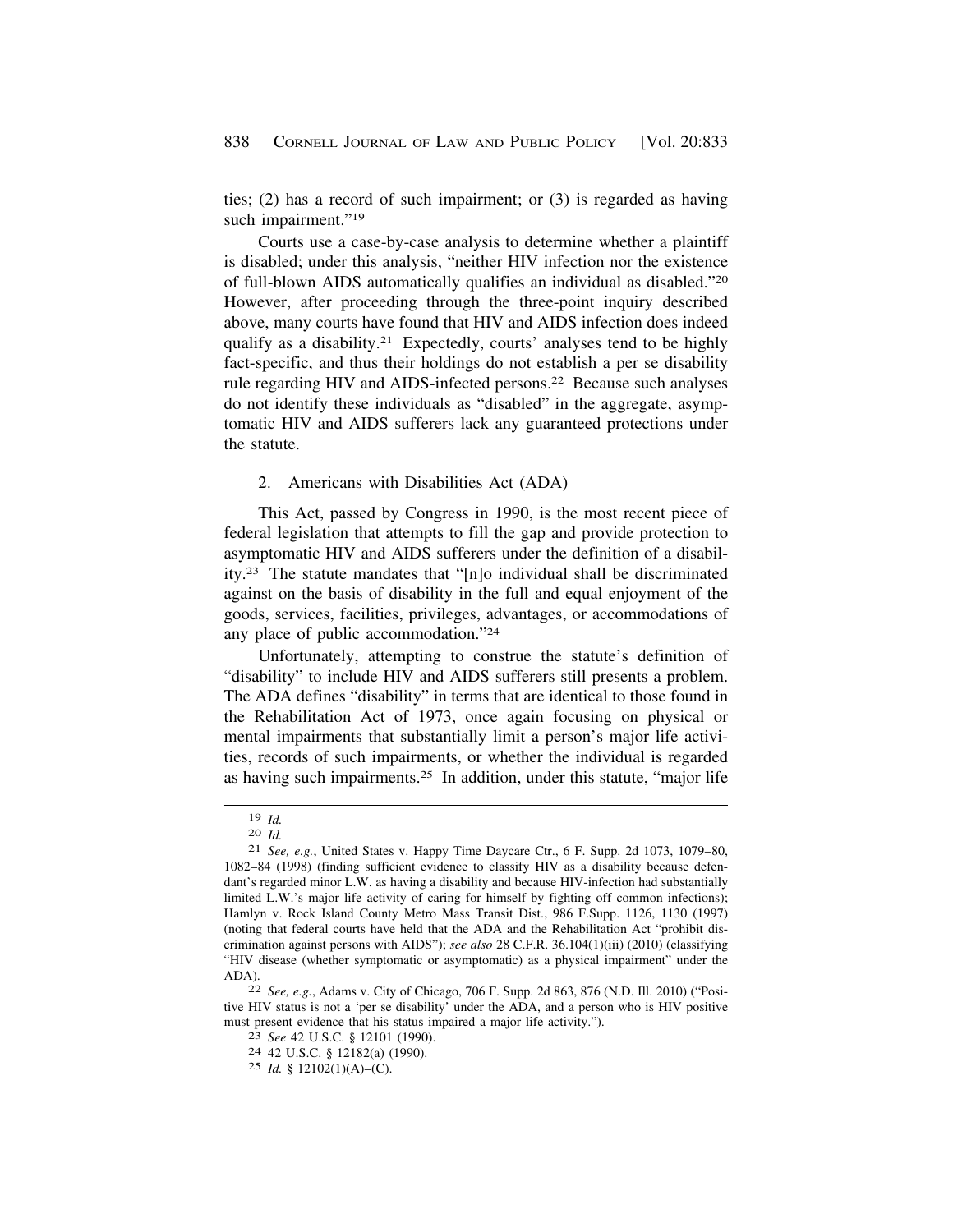activities" can include "the operation of a major bodily function, including . . . functions of the immune system [and] normal cell growth."26 However, the problem comes when scholars and commentators—and eventually the courts—attempt to differentiate the statute's plain language from Congress's implicit meaning and [intent.27](https://intent.27) Commentators who champion adherence to the plain meaning of the statute cite Congress's failure to explicitly list asymptomatic HIV or AIDS infection as a disability,28 particularly because Congress was very well aware of the 1980s AIDS epidemic at the time that it passed the statute. .29 On the other hand, commentators who champion a more expansive interpretation of the statute focus on its legislative history, which seems to support the implicit inclusion of HIV and AIDS sufferers under the ADA's first prong of the disability [definition.30](https://definition.30) Specifically, commentators often point to statements made by Representative William Dannemeyer, Representative Henry Waxman, and Senator William Armstrong, all of whom classified HIV and AIDS under the ADA definition of a [disability.31](https://disability.31) 

Despite the statute's ambiguous scope, an exception exists in which healthcare providers may refuse to offer medical services to individuals who pose a "direct threat" to the health and safety of others.<sup>32</sup> The ADA defines a "direct threat" as "a significant risk to the health or safety of others that cannot be eliminated by a modification of policies, practices, or procedures or by the provision of auxiliary aids and services."33 Many commentators have used this provision, once again, to argue the existence of Congress's implicit intent to create a broad duty to treat that covers individuals with HIV and AIDS, suggesting that a presumptive duty to treat exists in all situations outside of the "direct threat" exception.34 However, in order to prove that a "direct threat" exists under the

<sup>26</sup>*Id.* § 12102(2)(B). 27 *See* Lisa Taylor Hudson, *The Duty to Treat Asymptomatic HIV-Positive Patients or Face Disability Discrimination under* Abbott v. Bragdon*: The Scylla and Charybdis Facing Today's Dental and Heath Care Providers*, 33 U. RICH. L. REV. 665, 671–72 (1999). 28 *Id.* at 673 (referring to "the ADA's conspicuous silence on the inclusion of AIDS").

<sup>29</sup>*Bragdon*, 524 U.S. at 633. 30 Hudson, *supra* note 27, at 673. 31 136 CONG. REC. H4621 (daily ed. July 12, 1990) (statement of Rep. Dannemeyer) ("The American people have no idea that with the adoption of [the ADA] we are instantaneously going to bring within the definition of disabled person across this land every HIV carrier in America."); *id.* at H4626 (statement of Rep. Waxman) ("All such individuals [from asymptomatic HIV infection, to symptomatic HIV infection] are covered under the first prong of the definition of disability in the ADA."); *id.* at S9694 (July 13, 1990) (statement of Sen. Armstrong) ("the legislative history of this bill makes clear that infection with the AIDS virus even in the absence of any disabling symptoms—is a covered disability."); *see also* Brief for Petitioner at 23 n.17, Bragdon v. Abbott, 524 U.S. 624 (1998) (No. 97-156). 32 42 U.S.C. § 12182(b)(3). 33 *Id.* 34 Cohen, *supra* note 7, at 242.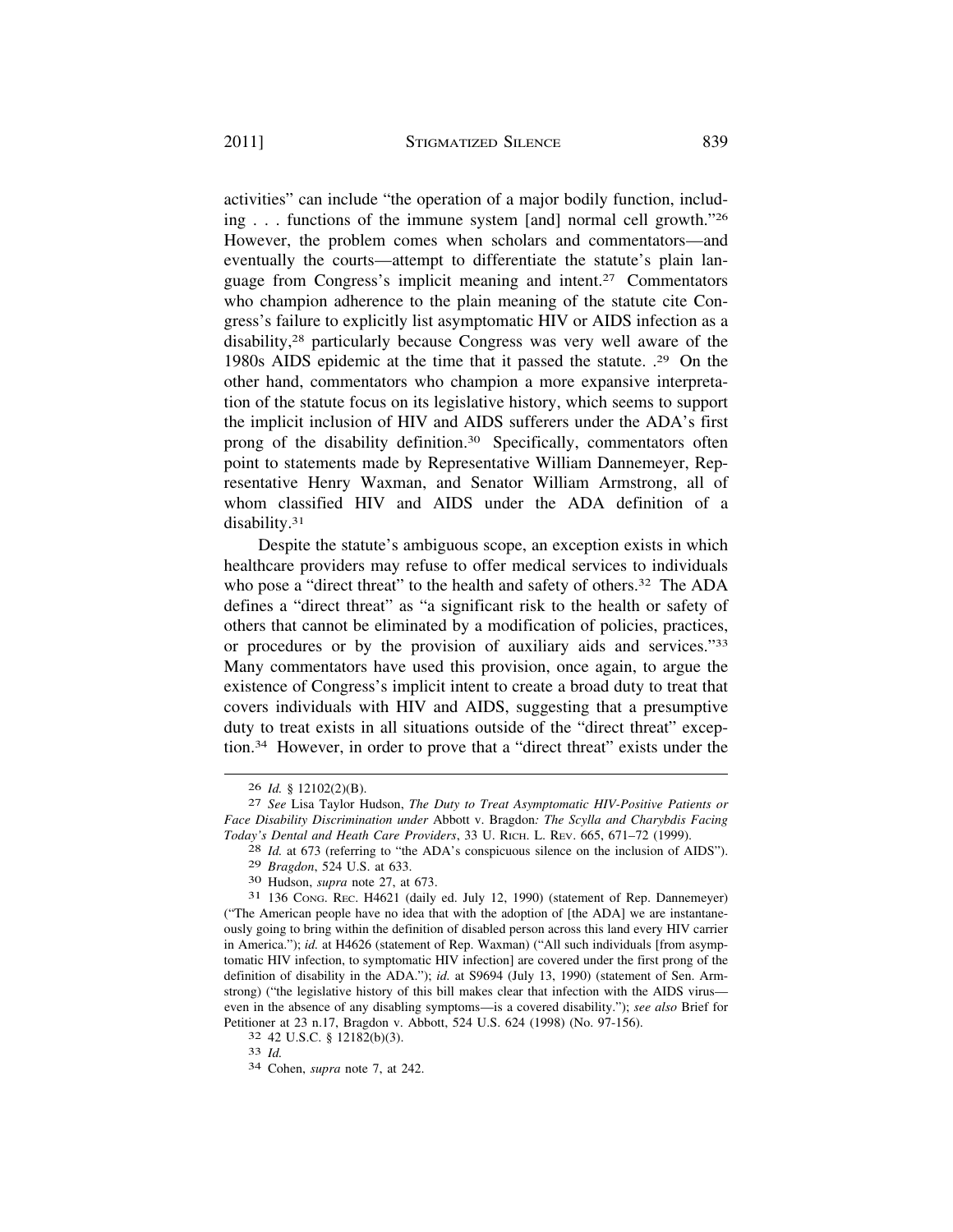statute, healthcare providers—often the defendants in patient discrimination actions—must show that they used reasonable judgment based upon current medical knowledge or the best-available objective evidence to determine that a risk to others actually [existed.35](https://existed.35) Much of the litigation surrounding this provision turns on the definition of "reasonable judgment," as well as who should make the determination that the patient posed an actual, significant risk to [others.36](https://others.36)

### *C.* Bragdon v. Abbott

On June 25, 1998, the Supreme Court broke significant ground in favor of HIV-positive and asymptomatic AIDS sufferers. Justice Kennedy, writing for a 5-4 majority, declared that plaintiff-respondent Sidney Abbott's HIV-positive status was "a physical . . . impairment that substantially limit[ed] one or more of [her] major life activities," and thereby qualified her asymptomatic HIV infection as a disability under the ADA.37

In a three-step analysis, the majority first concluded that, "in light of the immediacy with which the virus begins to damage the infected person's white blood cells and the severity of the disease, . . . it is an impairment from the moment of infection."38 Second, the majority concluded that HIV infection affected a major life activity, namely Abbott's ability to reproduce and bear [children.39](https://children.39) Finally, to satisfy the ADA's definition of a disability, the majority concluded that the HIV infection did indeed place substantial limitations on her ability to [reproduce.40](https://reproduce.40) The majority further supported its conclusions by examining agency interpretations issued under the Rehabilitation Act of 1973, administrative guidelines, and regulations issued by the Justice Department, as well as lower court decisions during the pre-ADA era.<sup>41</sup>

Dissenting Justices Rehnquist, Scalia, and Thomas argued that determining whether HIV constituted a disability should be an individual-

<sup>35 28</sup> C.F.R. § 36.208(c) (1992).

<sup>36</sup> *See, e.g.*, *Bragdon*, 524 U.S. 624, 649–50 ("[*School Bd. of Nassau City v.*] *Arline*[, 480 U.S. 273 (1987),] reserved the question whether courts should also defer to the reasonable medical judgments of private physicians on which an employer has relied. At most, this statement reserved the possibility that employers could consult with individual physicians as objective third-party experts. It did not suggest that an individual physician's state of mind could excuse discrimination without regard to the objective reasonableness of his actions. . . . In assessing the reasonableness of [a physician's] actions, the views of public health authorities, such as the U.S. Public Health Service, CDC, and the National Institutes of Health, are of special weight and authority. The views of these organizations are not conclusive, however."). <sup>37</sup> *See id.* at 631. <sup>38</sup> *Id.* at 637. <sup>39</sup> *Id.* 

<sup>39</sup>*Id*. 40 *Id*. at 641 ("It cannot be said as a matter of law that an 8% risk of transmitting a dread and fatal disease to one's child does not represent a substantial limitation on reproduction."). 41 *See id*. at 642–47.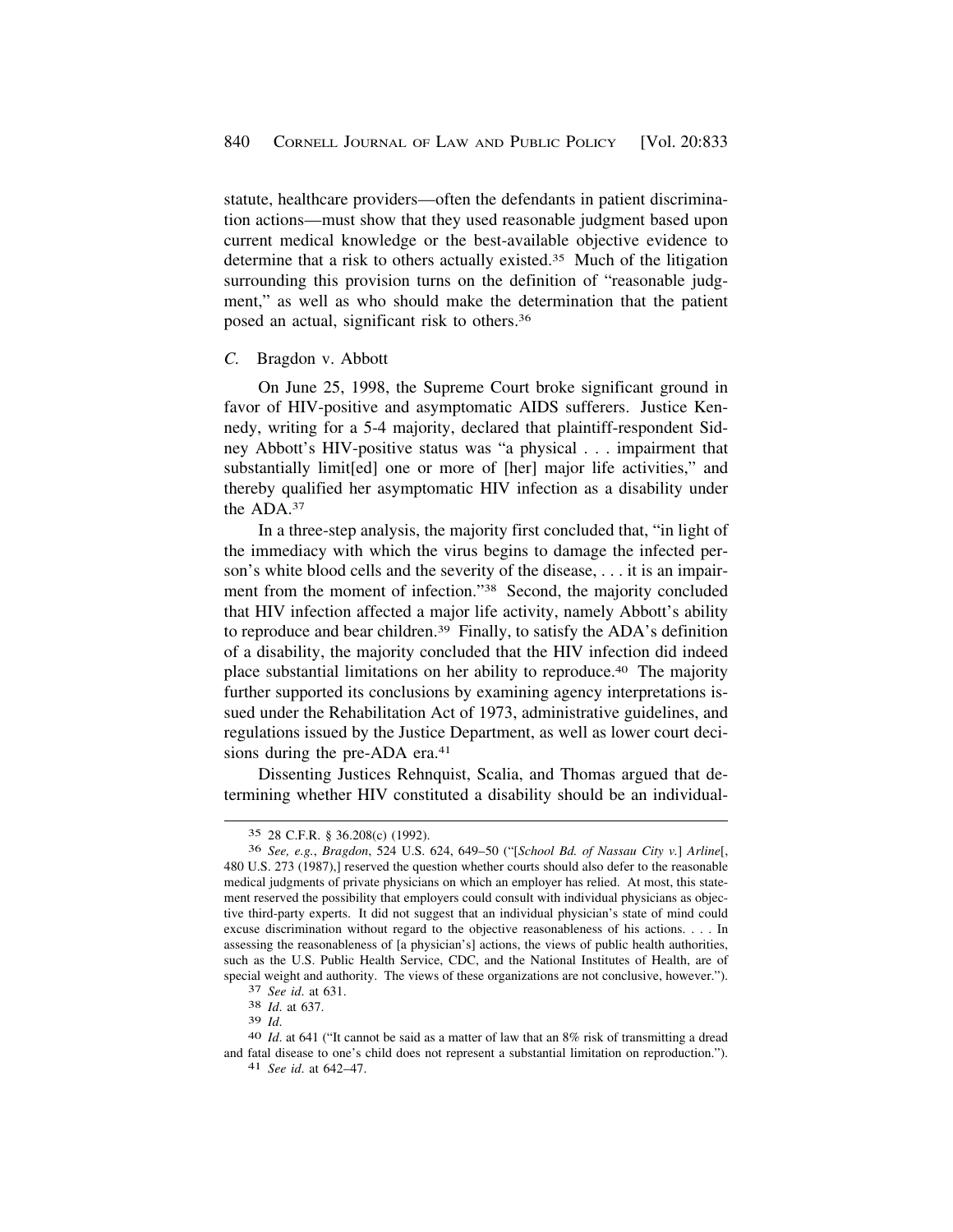ized inquiry, and concluded that Abbott failed the third prong of the majority's analysis because she failed to prove that her HIV infection substantially limited any of her major life activities.<sup>42</sup> Despite the fact that the Kennedy majority concluded otherwise, the Court refused to address the major question of whether HIV infection constituted a *per se*  disability under the ADA.43

In the wake of the decision, skeptics continue to argue that the asymptomatic nature of the disease specifically precludes its classification as a physical impairment under the ADA's definition of a disability.44 They claim that HIV is not a physical impairment because the disease does not affect the public, economic, or daily aspects of a person's life, which are things Congress intended the definition of a disability to [encompass.45](https://encompass.45) Similarly, other skeptics argue that the asymptomatic nature of the disease and the presence of a physical impairment will always be incongruous: in essence, a person with asymptomatic HIV or AIDS will never be physically impaired, and therefore precluded from disability classification, unless physical symptoms exist.46 Some critics also attack the classification of HIV as a disability based on the ADA's requirement that an individual must be "regarded as having such an impairment."<sup>47</sup> However, the Court rebuffed all of these arguments by declaring the use of the term "asymptomatic" to be a misnomer because of the constant presence of the disease immediately upon [infection.48](https://infection.48) 

While it seems that *Bragdon* represents a giant leap forward for asymptomatic HIV and AIDS patients, and that legislators are more likely to react rationally as public panic decreases and awareness about the disease increases, the "newness and unfamiliarity with the unique nature and scope of AIDS within the context of the law" continues to present obstacles for further legal [protections.49](https://protections.49) To date, the Supreme Court has not yet explicitly addressed the issue of per se protection for asymptomatic HIV and AIDS sufferers, which continues to place them in a precarious position of legal ambiguity. Unfortunately, there continues

<sup>42</sup> *Bragdon*, 524 U.S. at 657–61 (Rehnquist, J., dissenting).

<sup>43</sup> *Id*. at 641–42.

<sup>44</sup> Hudson, *supra* note 27, at 673 (citing Brief for Petitioner at 3, Bragdon v. Abbott, 524 U.S. 624 (No. 97-156)).

<sup>45</sup> *Bragdon*, 524 U.S. at 638.

<sup>46</sup> *See* Hudson, *supra* note 27, at 673.

<sup>47 42</sup> U.S.C. § 12102(1)(C).

<sup>48</sup> *Bragdon*, 524 U.S. at 635 ("The term [asymptomatic] is a misnomer, in some respects, for clinical features persist throughout [this phase], including lumphadenopathy, dermatological disorders, oral lesions, and bacterial infections. Although it varies with each individual, in most instances this stage lasts from 7 to 11 years.").

<sup>49</sup> *See* Hudson, *supra* note 27, at 671.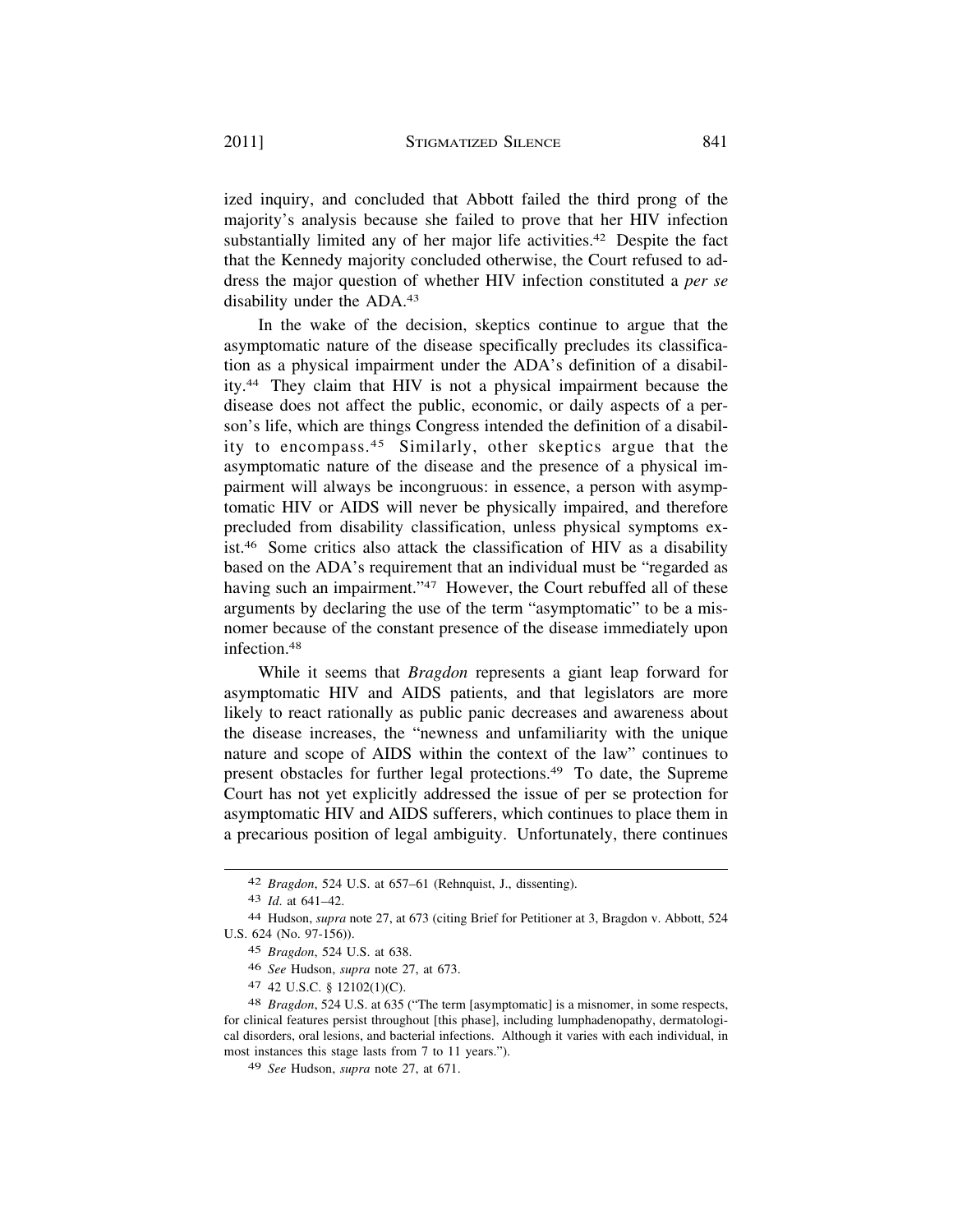to be some judicial hostility in lower federal courts toward ADA coverage of autoimmune disorders that are not yet symptomatic.<sup>50</sup>

### II. INSURANCE DISCRIMINATION ON THE BASIS OF HEALTH STATUS

### *A. Insurance Regime Overview*

At its core, today's insurance regime attempts to transform so-called unpredictable and unbudgetable events (such as illness and the accompanying need for costly medical care) into predictable and budgetable events by balancing the risks and resources of the insured population.<sup>51</sup> In essence, health insurance allows insured individuals to pay a premium—small amounts of money over a defined period of time—in order to have as-needed access to medical care, regardless of whether the individual actually uses that care.52 In return, the insured individuals have guaranteed access to a pool of money in the event that they need medical assistance. As a result, insurers are able to pool large amounts of money from the aggregate of the insured population in order to cover individual policyholders. The underlying logic of the modern insurance regime therefore assumes that health care expenses are more predictable for aggregate *groups of people*, and less so for [individuals.53](https://individuals.53) As such, it is in insurers' economic interest to amass large groups of "predictable," or low-risk, individuals as their insured population in order to spread the costs of medical care among that population's [members.54](https://members.54) 

Insurers often go through a process called underwriting to determine whether they should extend insurance coverage to an applicant and, if so, under what terms of coverage.<sup>55</sup> To determine the appropriate insurance premium, insurers use either the Community Rating Model (CRM), where "risk is divided evenly among the enrollees," or the Experience Rating Model (ERM), where "the insurer uses prior claims experience to predict future risk and charge enrollees accordingly."56 Under the ERM,

<sup>50</sup> *See* Bar-Tur v. Arience Capital, No. 09 Civ. 2653, 2011 U.S. Dist. LEXIS 14114, at \*23–\*24 (S.D.N.Y. Feb. 9, 2011) ("Bar-Tur has the initial burden of proving that her impairment [of Common Variable Immunodeficiency, a deficiency of the immune system that reduces that amount of antibodies a person produces] rises to the level of a disability under the ADA. . . . Because Bar-Tur has offered insufficient evidence in support of her claim that she has a substantial impairment of a major life activity, [Arience Capital's] summary judgment motion as to her ADA discrimination claim is granted."); *see also* Nate Raymond, *ADA Doesn't Cover Woman's Immune Deficiency Condition*, N.Y. L.J., Feb. 11, 2011, *available at*  <http://www.law.com/jsp/nlj/PubArticleNLJ.jsp?id=1202481696336>(last visited Mar. 3, 2011).

<sup>51</sup> *See* LAWRENCE O. GOSTIN & PETER D. JACOBSON, LAW AND THE HEALTH SYSTEM 339 (2006).

<sup>52</sup> *Id.* 

<sup>53</sup> *See id.* 

<sup>54</sup> *See id.* at 339–40.

<sup>55</sup> *Id.* at 340.

<sup>56</sup> *See* Gostin, *supra* note 51, at 340.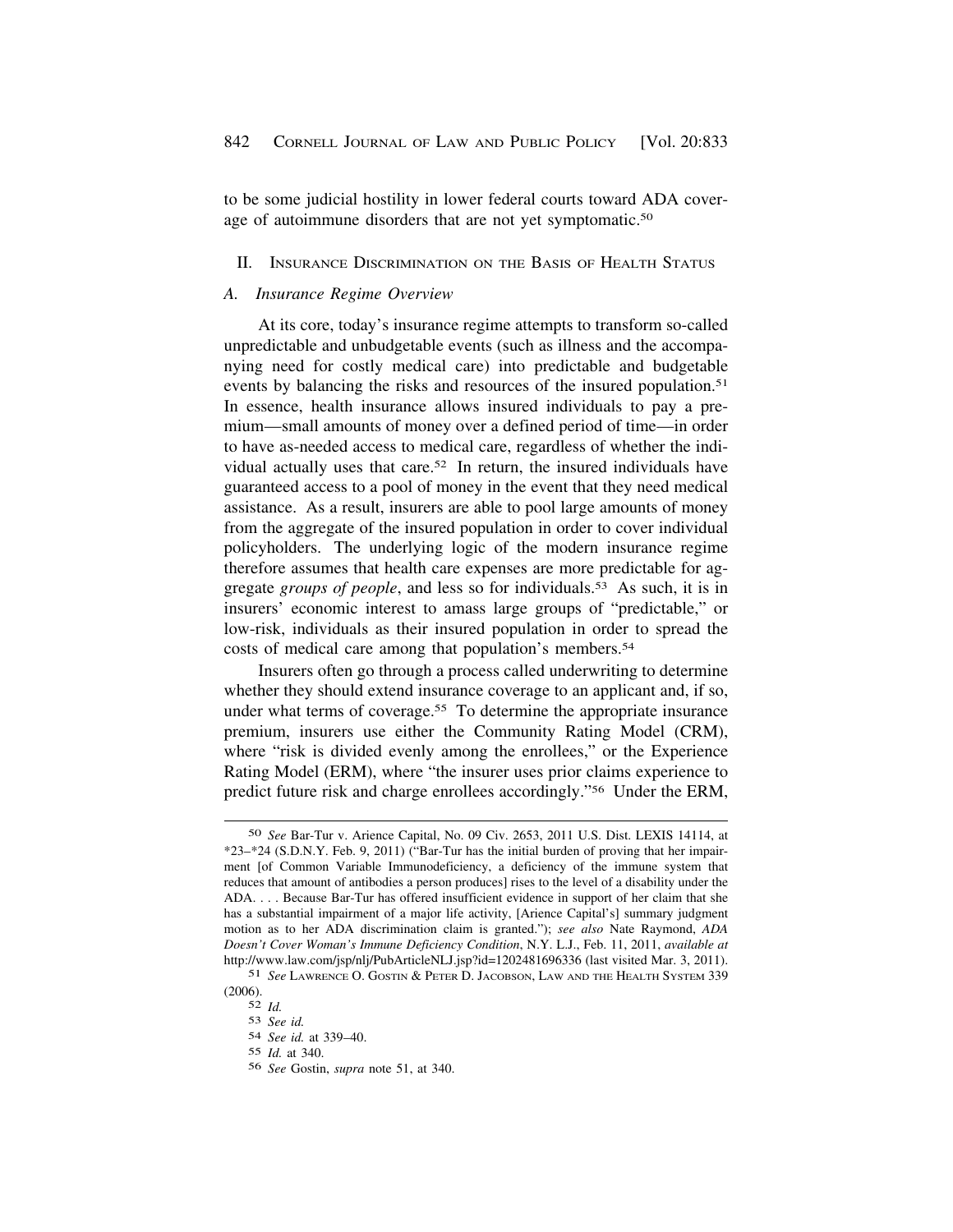insurers are better able to determine the risks of certain individuals based on prior illnesses or medical history, ultimately allowing the insurer to set different insurance premium rates for "high-risk" and "low-risk" patients on a seemingly case-by-case [basis.57](https://basis.57) In most cases, the individuals that insurers deem to be too "high-risk" may be completely "priced out" of the insurance pool when insurers set high premiums, and therefore individuals who are unable to pay those high premiums may be denied health insurance coverage altogether.<sup>58</sup>

### *B. Underlying Policy Rationales: Solidarity vs. Actuarial Fairness*

Two distinct policy perspectives are at odds under the current insurance regime. At one end of the spectrum, citizens and commentators and even some insurers—espouse the belief that "we should not abandon those who are sick or attached in some way to people who are sick; sick and healthy, we are all one community."59 This is the solidarity principle, and it is often referred to as the mutual aid [system.60](https://system.60) Most insurers, however, reside at the other end of the policy spectrum and adhere to the actuarial fairness [principle.61](https://principle.61) Under this principle, each person must pay for his or her own health risks [respectively.62](https://respectively.62) This notion of "distributive justice" attempts to break down the diverse, community-minded mutual aid system into more fragmented and homogeneous groups, and ultimately leads to the destruction of the mutual aid [system.63](https://system.63) At the foundation of this rationale, individuals are encouraged to think only of themselves and those under their immediate responsibility, instead of feeling a sense of responsibility for the community at [large.64](https://large.64)

### *C. Adverse Selection*

The optimal configuration for insurance providers is for mostly lowrisk individuals to purchase health insurance. However, in practice, individuals who are "more likely to get sick and need health care are more likely to purchase health insurance," while those who believe they are less likely to get sick or need health insurance are less likely to purchase health insurance coverage.<sup>65</sup> This phenomenon is known as adverse se-

<sup>57</sup> *Id.* 

<sup>58</sup> *Id.* 

<sup>59</sup> *See* Deborah A. Stone, *The Struggle for the Soul of Health Insurance*, 18 J. HEALTH POL. POL'Y & L. 287, 287–90 (1993) *as reprinted in* Gostin, *supra* note 51, at 331 (analyzing a 1991 Prudential Health Insurance advertisement).

<sup>60</sup> *See* Stone, *supra* note 59, at 289.

<sup>61</sup> *Id.* at 290 ("[I]nsurance necessarily operates on the logic of actuarial fairness when it, in turn, is organized as a competitive market.").

<sup>62</sup> *See id. as reprinted in* Gostin, *supra* note 51, at 332.

<sup>63</sup> *See id.* 

<sup>64</sup> *See id.* 

<sup>65</sup> Gostin, *supra* note 51, at 341.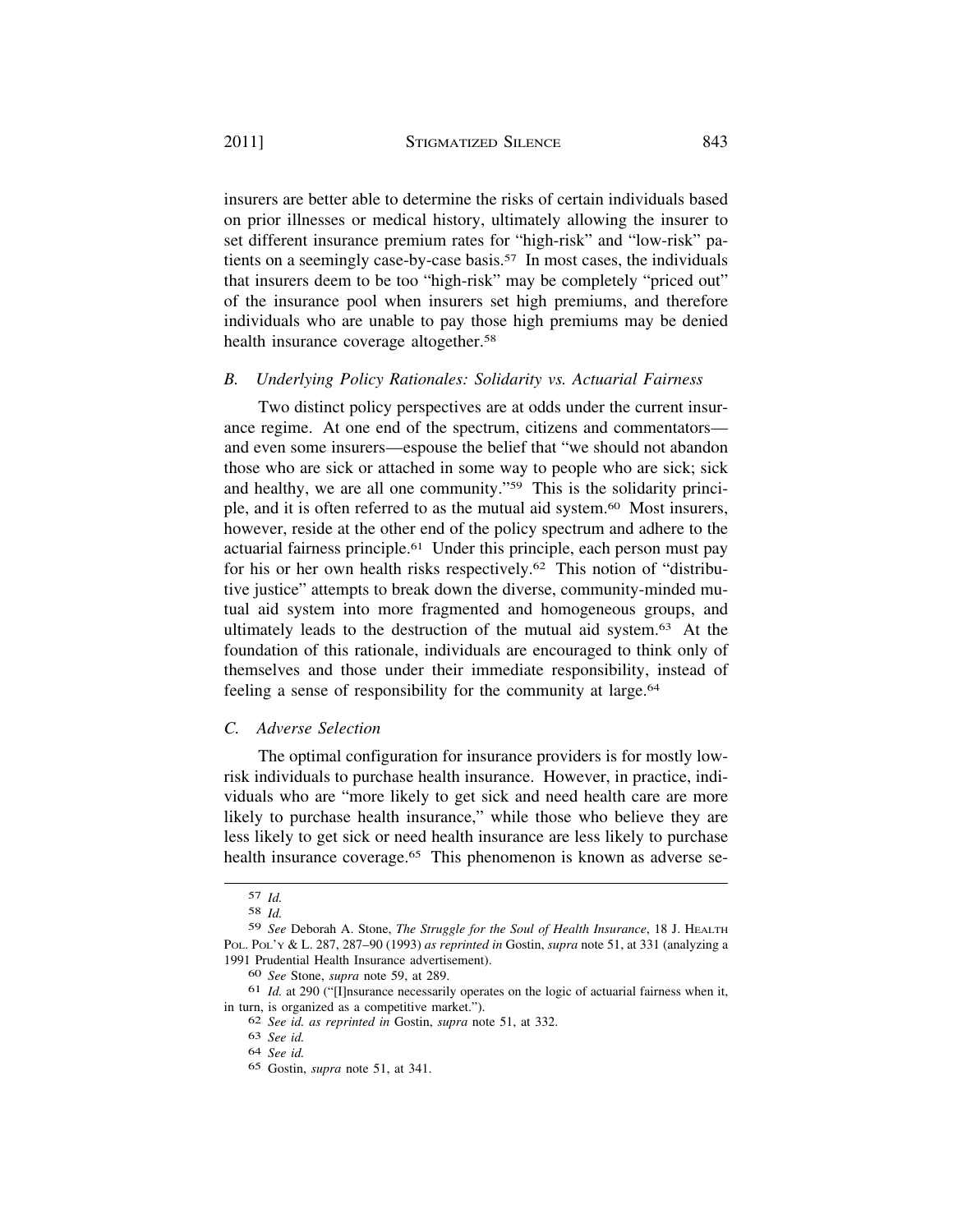lection. Adverse selection is most likely to occur when policyholders are in a better position than insurers to know whether they pose relatively high or low risks: when insurers charge a uniform premium, high-risk parties buy insurance in greater proportion than their low-risk counter[parts.66](https://parts.66) This process forces insurers to raise the price of coverage, which incentivizes lower-risk parties to either forego insurance or buy less of it, thus increasing the average level of risk among [policyholders.67](https://policyholders.67) This, in turn, causes a further rise in prices, which restarts the cycle of adverse selection.<sup>68</sup> The end result of this cycle may be the complete unraveling of the insurer's risk pool.69

To combat adverse selection, insurers engage in the strategy of favorable selection or risk shielding, in which they "seek to keep . . . costs down by insuring only the most favorable risks."70 Most often, these strategies include insuring large groups—such as *every* employee within a single company—in order to create an economicallyfavorable mix of high-risk and low-risk individuals that preferably contains more of the [latter.71](https://latter.71) 

Unfortunately, when insurance is not being purchased en masse, individual applicants seeking health insurance are often subjected to more stringent, potentially prohibitive "entrance" requirements.<sup>72</sup> These requirements may include mandatory physical examinations, extensive and in-depth health history disclosure, and pre-existing condition limitations in which the insurer may delay or refuse insurance coverage for any health condition that was in existence before the date of application.<sup>73</sup>

Once again, particularly high-risk individuals are often "priced out" of the health insurance application process through the imposition of "lifetime limits on coverage, caps on specific treatments (such as AIDS), refusal to cover preexisting mental and physical conditions, high rates, and [being] designat[ed] as uninsurable."74 On the rare occasion that an insurance provider extends coverage to a high-risk individual, the insurer often employs *post*-enrollment risk shielding strategies, including limits on the amount, duration, or scope of coverage; limiting certain treatments; and utilizing administrative procedures in the face of challenges

- 68 *Id.*
- 69 *Id.*
- 70 Gostin, *supra* note 51, at 341.
- 71 *Id.*
- 72 *See* Gostin, *supra* note 51, at 341.
- 73 *Id.*
- 74 *Id.*

<sup>66</sup> KENNETH S. ABRAHAM, INSURANCE LAW AND REGULATION 6 (4th ed. 2005).

<sup>67</sup> *Id.*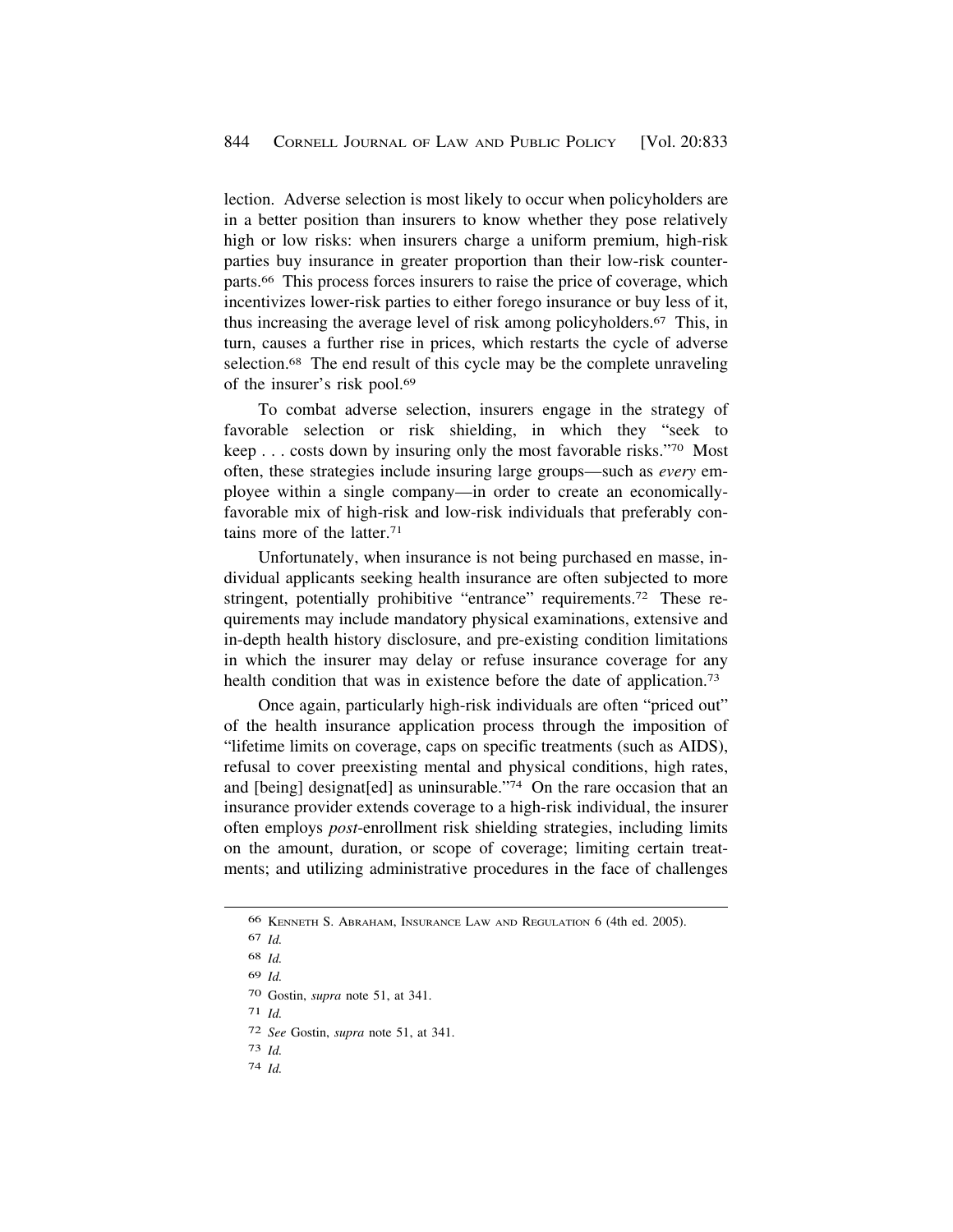to coverage [denials.75](https://denials.75) These strategies are interdependent and are often used in various combinations.<sup>76</sup>

# *D. Current Federal Efforts to Regulate Health Status Insurance Discrimination*

The current state of federal law reflects a melting pot of regimes aimed at regulating and deterring insurance discrimination based on health status. Currently, federal law draws from civil rights, tax, and labor laws, as well as laws that provide federal funding for state public health activities.<sup>77</sup> However, many of the current regulatory regimes are inadequate to protect individuals infected with asymptomatic HIV and AIDS from discriminatory [insurers.78](https://insurers.78)

# 1. Civil Rights Laws

Many of these regulations and laws are based upon the Civil Rights Act of 1964,79 and are only intermittently helpful, if at all, to those infected with HIV and AIDS. Title VII<sup>80</sup> of the Act prohibits racial discrimination in the context of employment and its fringe benefits, but it is only effective against "intentional discrimination and exclusion, not the disparate effects that stem from the facially neutral use of certain risk classifications."81 However, of all the regulatory regime foundations, civil rights laws are perhaps the most effective in prohibiting discriminatory insurance practices that *result* in racially-segregated health care,<sup>82</sup> simply because discrimination based on race is legally unacceptable.<sup>83</sup> Unfortunately, this rationale does not take into account the reality that race usually correlates with poorer health.<sup>84</sup>

The prohibitions against sex- and gender-based risk classifications result in even less certainty. These legal prohibitions vary based on em-

<sup>75</sup> Sara Rosenbaum, *Insurance Discrimination on the Basis of Health Status: An Overview of Discrimination Practices, Federal Law, and Federal Reform Options*, 37 J.L. MED. & ETHICS 103, 107–08 (2009).

<sup>76</sup> *See id.* at 108.<br>
77 *Id.* at 108.<br>
78 *Id.*<br>
79 Civil Rights Act of 1964, Pub. L. 88-352, 78 Stat. 241 (codified as amended at 28 U.S.C. § 1447, 42 U.S.C. §§ 1971, 1975a–1975d, 2000a–2000h-6).

<sup>80 42</sup> U.S.C. §§ 2000e -2000e-17 (1964).<br>
81 Rosenbaum, *supra* note 75, at 108.<br>
82 *See id.* (citing Linton v. Carney, 779 F. Supp. 925, 932 (M.D. Tenn. 1990)).<br>
83 42 U.S.C §§ 2000d-2000d-7 (1964).<br>
84 *See* Francis S. C

*Genetics and Health at the Dawn of the Genome Era*, 36 NATURE GENETICS S13, S14 (2004) ("'Race' and 'ethnicity' are poorly defined terms that serve as flawed surrogates for multiple environmental and genetic factors in disease causation, including ancestral geographic origins, socioeconomic status, education and access to healthcare.").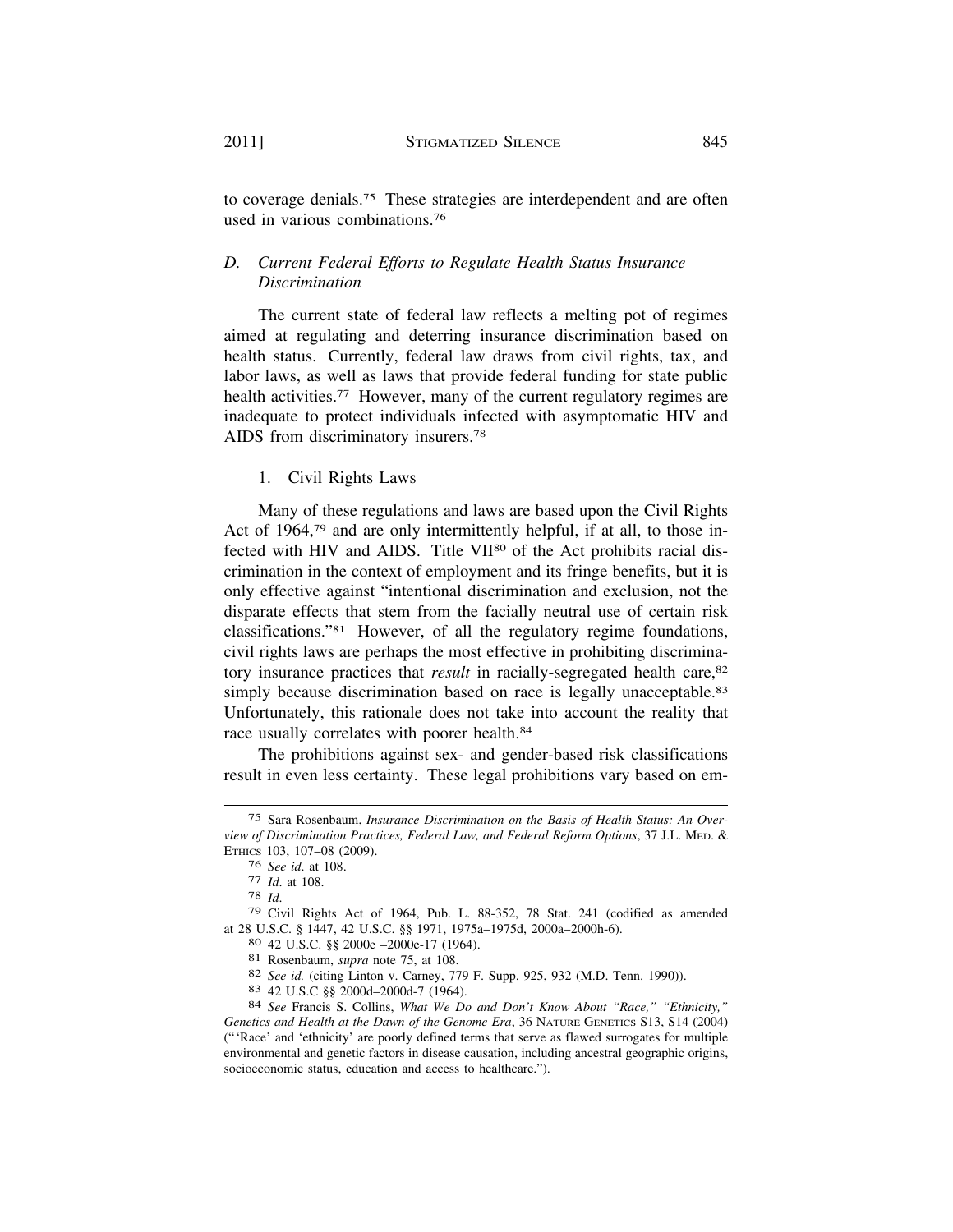<span id="page-13-0"></span>ployment status as well as across state and federal laws.85 Prohibitions against age-based risk classifications are even less certain, to the point that the federal government explicitly *authorizes* discriminatory practices based on these classifications. For example, the Age Discrimination in Employment Act of 1967 (ADEA)<sup>86</sup> explicitly allows employers to give older workers fewer benefits, such as providing fewer benefits to Medicare-age [employees.87](https://employees.87) 

2. Americans with Disabilities Act (ADA)

Once again, the ADA offers limited protection, precisely because the narrow definition of a disabled person does not always include those infected with asymptomatic HIV and AIDS.<sup>88</sup> Simply being in poor health does not automatically ensure that an individual will receive disability-based protections.<sup>89</sup> Moreover, the ADA further discourages applicants by doing little or nothing to regulate the *content* provisions of insurance [plans.90](https://plans.90) Instead, "private health insurers can single out certain conditions (e.g., HIV/AIDS) for complete or near-total coverage exclusion, so long as the exclusion applies to all plan members."91

3. Health Insurance Portability and Accountability Act  $(HIPAA)^{92}$ 

This Act—based in tax law and with regulatory power over certain retirement, health, and welfare benefit plans—establishes certain minimum standards for the employers who chose to provide health insurance en masse to their [employees.93](https://employees.93) The statute extends protection beyond that of the ADA by focusing "on health status rather than disability."94 However, the statute does not reach far enough to address the content of health insurance plans, which is often where insurers do much of their post-enrollment [discriminating.95](https://discriminating.95) Instead, HIPAA prohibits insurers from considering health status when assessing an individual's initial *access* to [insurance.96](https://insurance.96) Specifically, the statute prevents those who issue

<sup>85</sup> *See* 42 U.S.C. §§ 2000d–2000d-7 (1964).

<sup>86 29</sup> U.S.C. §§ 621–634. 87 *See* Rosenbaum, *supra* note 75, at 108. 88 *Id.* at 108–09.

<sup>89</sup> *Id*. at 109 ("Poor health status alone is not enough to trigger disability protections."). 90 *Id.* 

<sup>91</sup> *Id.* 

<sup>92</sup> Health Insurance Portability and Accountability Act of 1996, Pub. L. No. 104-191, 110 Stat. 193 (1996) (codified as amended at 42 U.S.C. § 300gg and 29 U.S.C § 1181 and 42 U.S.C. 1320d).

<sup>93</sup> *See* Rosenbaum, *supra* note 75, at 109.

<sup>94</sup> *Id.* 

<sup>95</sup> *See id.* at 107–08, 109.

<sup>96</sup> *Id.* at 110–11.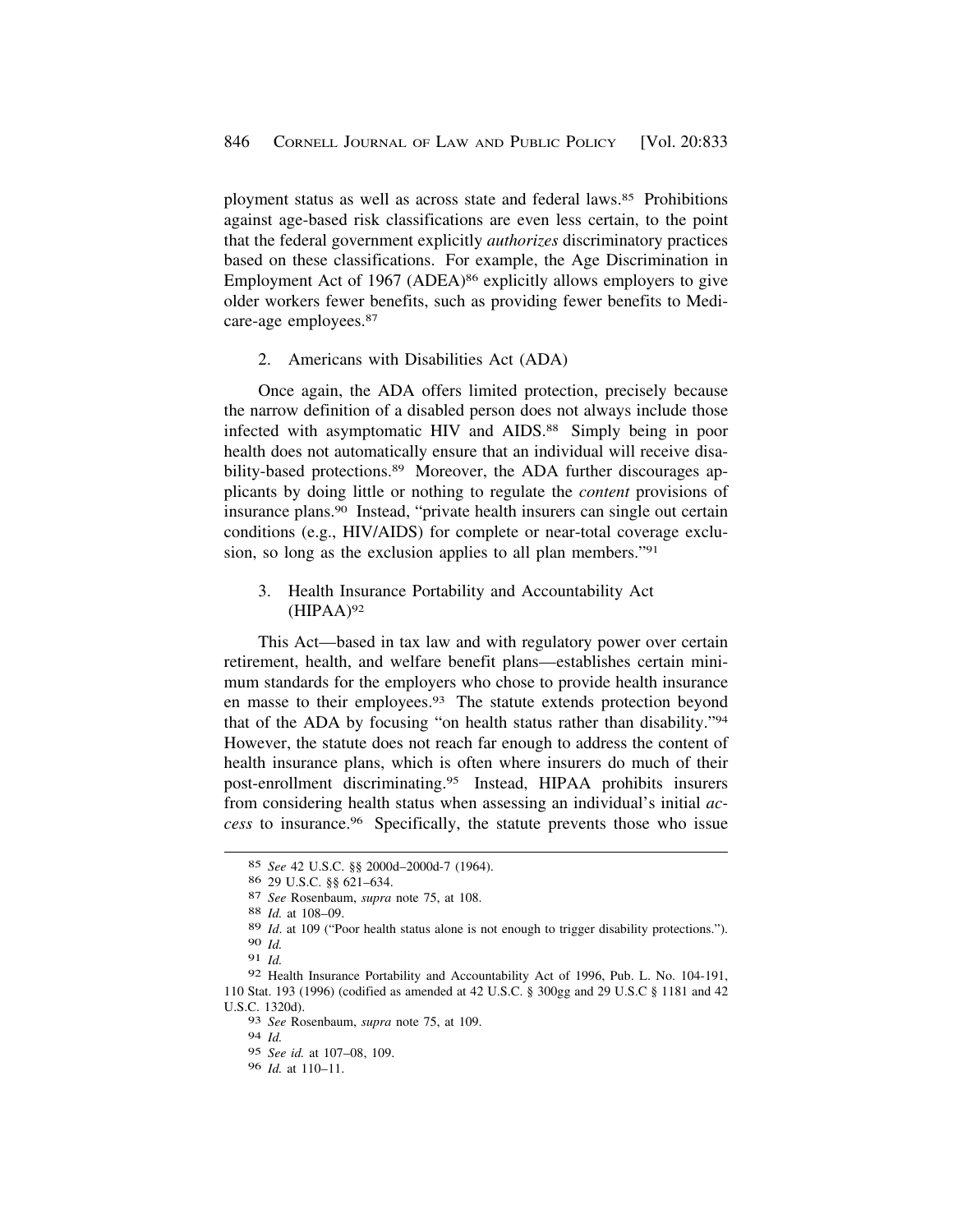state-regulated group health insurance from considering health status with regard to "enrollment, date of effective coverage, waiting periods, late and special enrollment rules, eligibility for benefit packages, benefits[,] . . . continued eligibility, and coverage termination."97

Moreover, while there are certain prohibitions that limit insurers from excluding those with pre-existing conditions under HIPAA,98 preexisting physical conditions are defined narrowly as those "for which medical advice was recommended or received within a six month period ending on the enrollment date."<sup>99</sup> Even in the attempt to expand the legal prohibitions on health status discrimination, this definition often precludes asymptomatic HIV and AIDS from classification as a pre-existing condition because few of those infected have received medical treatment within six months of their enrollment.100

### *E. Proposed Legal Solutions*

At this point, one thing is clear: the lackluster framework of the modern health insurance system, as well as the inadequate protections of the legal regime, are in desperate need of change if they are ever to adequately serve the aggregate of the HIV- and AIDS-infected population. Once again, at its core, the underlying risk-averse rationale of the insurance regime seeks to balance the "high-risk" individuals against the "low risk" individuals, in an effort to eliminate large economic expenditures. In a sense, insurers seek to keep their costs down by insuring the largest number of low-risk individuals possible.101

In an attempt to address this legal donut hole, scholars and insurance providers alike have presented a number of insurance reform options in order to balance the low-risk enrollee demand of the insurance industry against the insurance needs of high-risk individuals.

### 1. Nationwide Group Purchasing

For most high-risk individuals who attempt to purchase insurance on their own, the major problem remains that they are not part of a larger pool—such as a group of employees—to offset their poor health conditions.102 One way to combat this issue is to mandate a national group purchasing plan—creating a national pool of insured individuals, in

<sup>97</sup> *Id.* at 110.

<sup>98</sup> Rosenbaum, *supra* note 75, at 110.

<sup>99</sup>*Id.* 100 *See generally id*. at 113 ("[L]aws aimed at ensuring guaranteed entry into coverage arrangements contain numerous limitations and loopholes, such as non-discrimination on the basis of pre-existing conditions that restricts its reach to persons who have not recently been in treatment (within 6 months). . . ."). 101 *See* Gostin, *supra* note 51, at 341. 102 *See* Rosenbaum, *supra* note 75, at 113.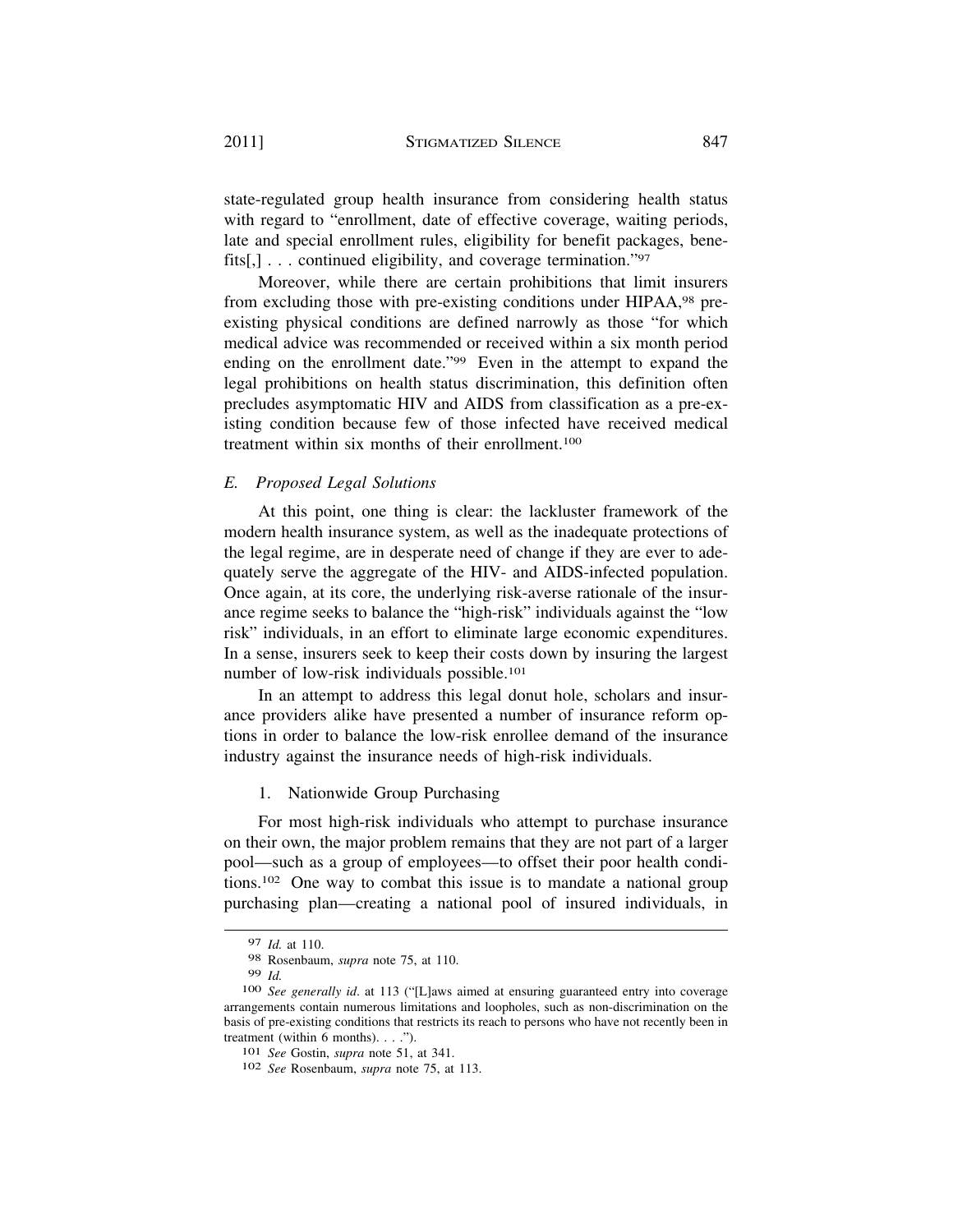<span id="page-15-0"></span>which the majority of low-risk individuals throughout the *entire country*  offset the minority of high-risk individuals. However, instilling a sense of solidarity in such an amorphous and diverse group—particularly one governed by the actuarial fairness regime for so long—would be difficult to implement in practice. Compulsory enrollment in a national health insurance pool, as well as automatic enrollment with opt-out provisions, would be absolutely necessary in order to ensure the creation of the pool of sufficient size in order to combat the issue of adverse selection that currently pervades the insurance regime.<sup>103</sup>

Responses to such a solution have been mixed.104 While this solution would provide a sort of "safety net" to employers and individuals alike to ensure that individuals have adequate health coverage no matter what, the institution of a national pool would likely result in the elimination of the individual health insurance market.105 In theory, this solution would provide a system of health insurance coverage for *every* American,106 including those infected with HIV and AIDS, who are often actually or constructively denied coverage based on their "high-risk" health status.

# 2. Minimum Participation and Non-Discrimination Standards

An alternative solution to address the coverage gaps in health insurance would be to require current insurance providers to meet minimum standards, which could be modeled after the standards in nationally-recognized "benchmark" insurance plans such as the Federal Employee Health Benefit Plan.<sup>107</sup> These minimum standards, such as pregnancy non-discrimination, coverage of mothers and newborns, and mental health parity, could apply to every health insurance plan and could be easily regulated.108

Insurance providers might also be required to institute "exception" systems within the insurance coverage regime. These systems, such as the one found in the Medicare Part D prescription plan,109 would allow insurance coverage for medical treatments beyond the scope of the basic plan ("extra-contractual treatments").110 This system would be achieved

<sup>103</sup>*Id.* at 113–14. 104 *See id.* at 114.

<sup>105</sup> *Id.* at 114.

<sup>106</sup>*Id.* 107 *Id*. 108 *See id.* 

<sup>109</sup> *See, e.g.*, CENTERS FOR MEDICARE AND MEDICAID SERVICES, MEDICARE PRESCRIPTION DRUG COVERAGE: HOW TO REQUEST A COVERAGE DETERMINATION, FILE AN APPEAL, OR FILE A COMPLAINT 2–3 (2009), <http://www.medicare.gov/publications/pubs/pdf/11112.pdf> (giving an overview of the exception process for a recipient to appeal Medicare's refusal to cover nonformulary drugs). 110 Rosenbaum, *supra* note 75, at 115.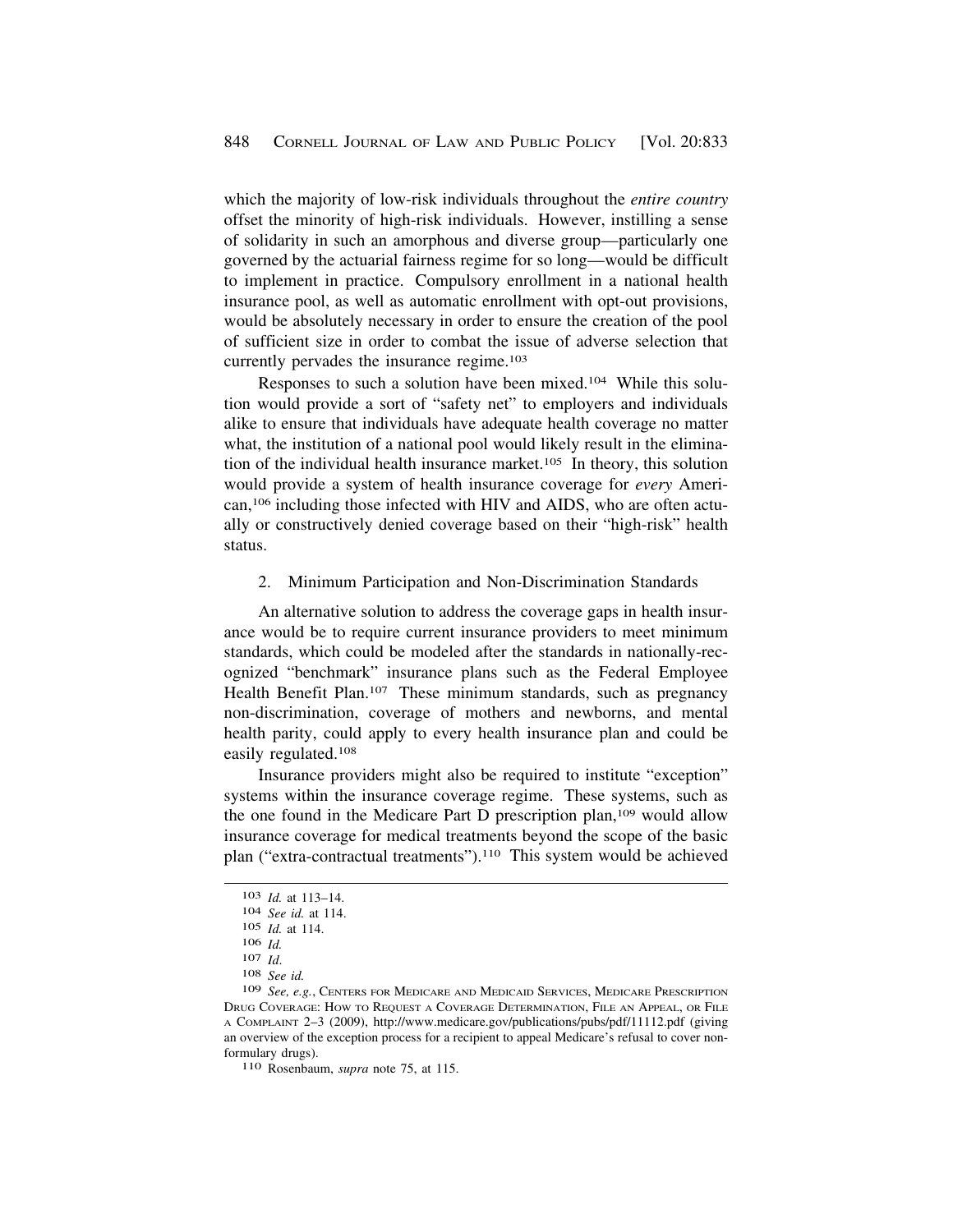by instituting a neutral Board, likely composed of specially appointed healthcare professionals, to determine whether an "extra-contractual" or "high-risk" treatment is indeed necessary for the individual patient.<sup>111</sup> The underlying rationale for such a system has also shown up in Congress's so-called "patients' bill of rights" legislation.112 In keeping with this approach, other measures of reform have included the institution of risk-adjusted payment methodologies, in which insurance provider payouts would increase or decrease based on the level of care or treatment needed by individual policyholders.<sup>113</sup>

### III. "OBAMACARE" EXAMINED

At this point, the Obama Administration has achieved one of its major goals of passing healthcare reform legislation.<sup>114</sup> On March 23, 2010, President Obama signed the Patient Protection and Affordable Care Act (PPACA) into  $law$ ,<sup>115</sup> followed closely by the passage of the Health Care and Education Reconciliation Act (HCERA) on March 30, 2010 to amend certain provisions in the PPACA.116 However, in the shadow of these laws, the question remains: where do asymptomatic HIV and AIDS sufferers fit in?

### *A. Amending the Existing Public Health Service Act*

A scattered series of provisions throughout the PPACA make several amendments to the Public Health Service Act,<sup>117</sup> enacted by Congress in 1944 to consolidate and revise all existing legislation related to the nation's Public Health Service. The PPACA makes the multiple changes to the Public Health Service Act, including the elimination of lifetime or annual coverage limits, establishing a prohibition on rescissions, the establishment of an appeals process, and a provision that eliminates discrimination based on health status.

<sup>111</sup> *See id.* at 114*.* 

<sup>112</sup> *See, e.g.*, Bipartisan Patient Protection Act, S. 1052, 107th Cong. § 1(a), 103–04 (2001).

<sup>113</sup> Rosenbaum, *supra* note 75, at 115.

<sup>114</sup> *E.g.*, Sheryl Gay Stolberg & Robert Pear, *Obama Signs Health Care Overhaul Bill, With a Flourish*, N.Y. TIMES, Mar. 23, 2010, at A19 (as corrected on March 25, 2010), *available at* [http://www.nytimes.com/2010/03/24/health/policy/24health.html.](http://www.nytimes.com/2010/03/24/health/policy/24health.html)

<sup>115</sup> *Id.* 

<sup>116</sup> Health Care and Education Reconciliation Act of 2010, Pub. L. No. 111–152, 124 Stat. 1029.

<sup>117 42</sup> U.S.C. § 300gg et seq. (2010).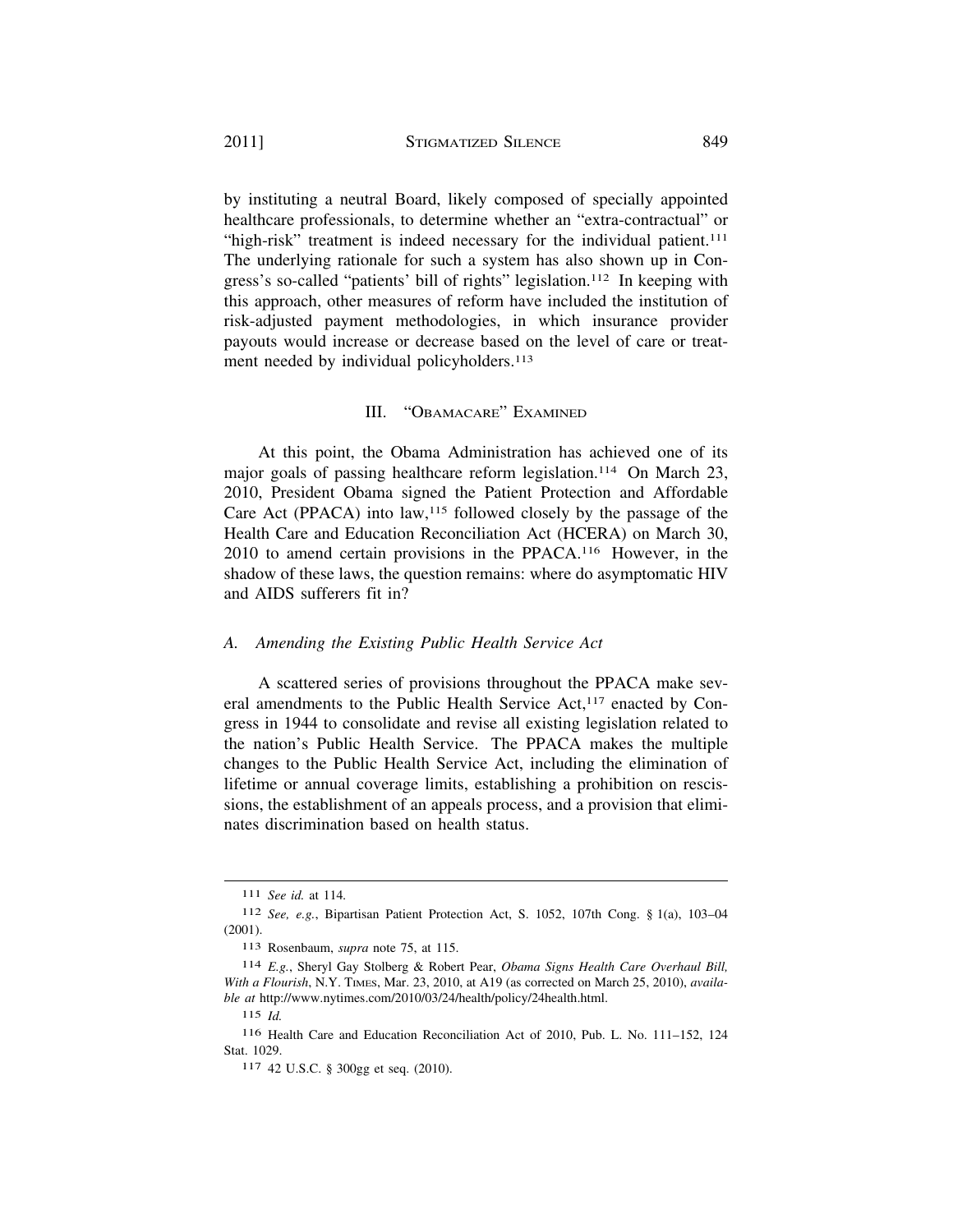# <span id="page-17-0"></span>1. Elimination of Lifetime or Annual Coverage Limits<sup>118</sup>

The PPACA prohibits insurance companies from establishing dollar limits on the total lifetime amount that an insurance company will pay for covered benefits to the insured or to the insured's beneficiaries.<sup>119</sup> In addition, the PPACA precludes insurers from setting "unreasonable" annual limits on covered benefits,120 and precludes insurers from setting unreasonable deductible amounts.<sup>121</sup> The unreasonableness of the deductible is specifically defined by the Internal Revenue Code which establishes a deductible range of \$1,000 to \$5,000 for individual selfcoverage and  $$2,000$  to  $$10,000$  for families.<sup>122</sup>

# 2. Prohibition on Rescissions<sup>123</sup>

The PPACA seeks to ensure the guaranteed renewability of individual and group health insurance coverage.<sup>124</sup> Once individuals are insured, insurers can only rescind that coverage when there is clear and convincing evidence of insurance fraud on the part of the insured.125

3. Establishment of an Appeals Process<sup>126</sup>

The PPACA requires every insurer to implement a process whereby individuals can dispute coverage determinations and claims.127 As part of the process, insured individuals must have culturally- and linguistically-appropriate notice that the appeals process exists, the ability to review their file, and the option of an external review process that ensures adequate consumer protections.128

# 4. Prevent Discrimination Based on Health Status

The PPACA inserts a section into the Public Health Service Act that precludes insurance companies from implementing coverage restrictions or establishing excessive premiums on individuals.129 As a result, an insurance provider cannot exclude an individual or restrict insurance coverage based on certain delineated factors, including health status,

- 126 42 U.S.C. § 300gg-19 (2010). 127 *Id.* 128 *Id.*
- 
- 129 42 U.S.C. § 300gg (2010).

<sup>118</sup> Patient Protection and Affordable Care Act, 42 U.S.C. § 1001 (2010) (amending the Public Health Service Act, 42 U.S.C. § 2711). 119 *Id.*<br>
120 *Id.*<br>
121 42 U.S.C. § 18022(c)(1).<br>
122 26 U.S.C. § 223(c)(2)(A)(ii) (2010).<br>
123 42 U.S.C. § 300gg-12 (2010).<br>
124 42 U.S.C. § 300gg-12 (2010).

<sup>125 42</sup> U.S.C. § 300gg-12 (2010).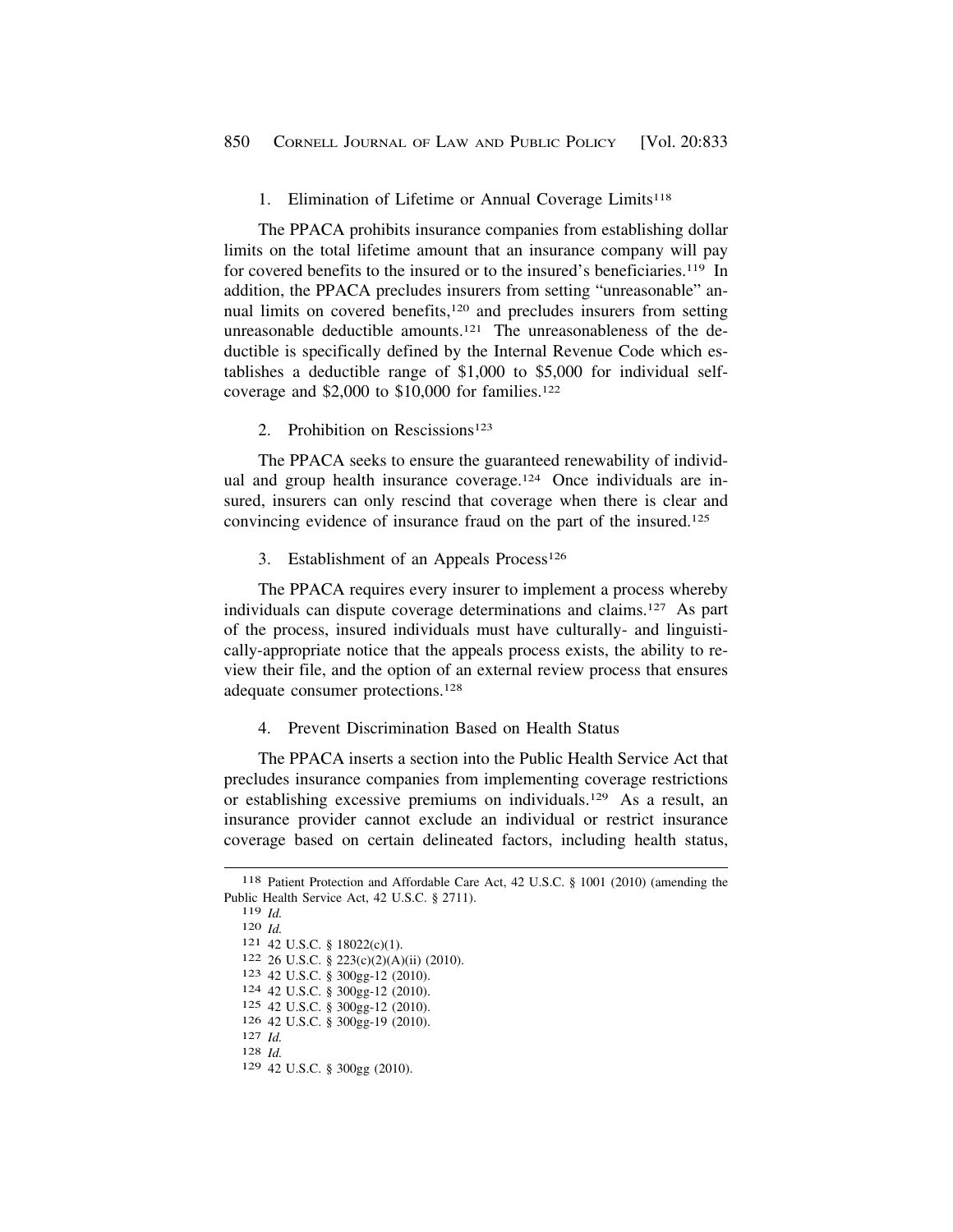physical and mental medical conditions, claims experience, receipt of healthcare, medical history, genetic information, evidence of insurability, disability, and any other health-status related factor determined appropriate by the Secretary of Health to determine insurance eligibility.130 However, like its statutory predecessors, the law does not clearly define the term "disability."

# *B. Expanding Health Insurance Coverage*

Beyond amendments to the existing Public Health Service Act, the bulk of the PPACA takes on the arduous task of expanding the previously existing health insurance coverage regime.131 Provisions of the PPACA that have the potential to apply to asymptomatic HIV and AIDS sufferers include the creation of a national high risk pool program, the prohibition of exclusion based on preexisting conditions, and the establishment of an essential benefits package.

1. National High Risk Pool Program

No later than ninety days after the PPACA's enactment, the Secretary of Health must establish a temporary high-risk pool insurance program that will provide insurance coverage to eligible individuals until January 1, 2014, when many of the permanent provisions of the Health Care Exchange take effect.132 The Secretary can establish this temporary insurance pool by contracting independently and directly with eligible insurance providers.133 The program is only open to (1) citizens and those who are lawfully present in the United States, (2) individuals not covered under creditable coverage, and (3) individuals who have a preexisting condition.134

# 2. Prevent Exclusion Based on Preexisting Conditions

While there are independent criteria that insurers must meet in order to qualify to enter into a contract with the Secretary, there are other requirements for the acceptability of the temporary high-risk insurance pool—including preclusion against preexisting condition restrictions.135 Once again, one criterion for individuals to be eligible for the temporary pool is the presence of a preexisting condition, as determined "in a manner consistent with guidance issued by" the Secretary of Health.136

<sup>130 42</sup> U.S.C. § 300gg-4 (2010). 131 *See generally* Patient Protection and Affordable Care Act, Pub. L. No. 111-148, 124 Stat. 119 (2010).<br>
<sup>132</sup> 42 U.S.C. § 18001(a).<br>
<sup>133</sup> 42 U.S.C. § 18001(b)(1).<br>
<sup>134</sup> 42 U.S.C. § 18001(d)(1)–(3).

<sup>135 42</sup> U.S.C. § 18001(c)(2)(A).

<sup>136</sup> *See* 42 U.S.C. § 18001(d)(3).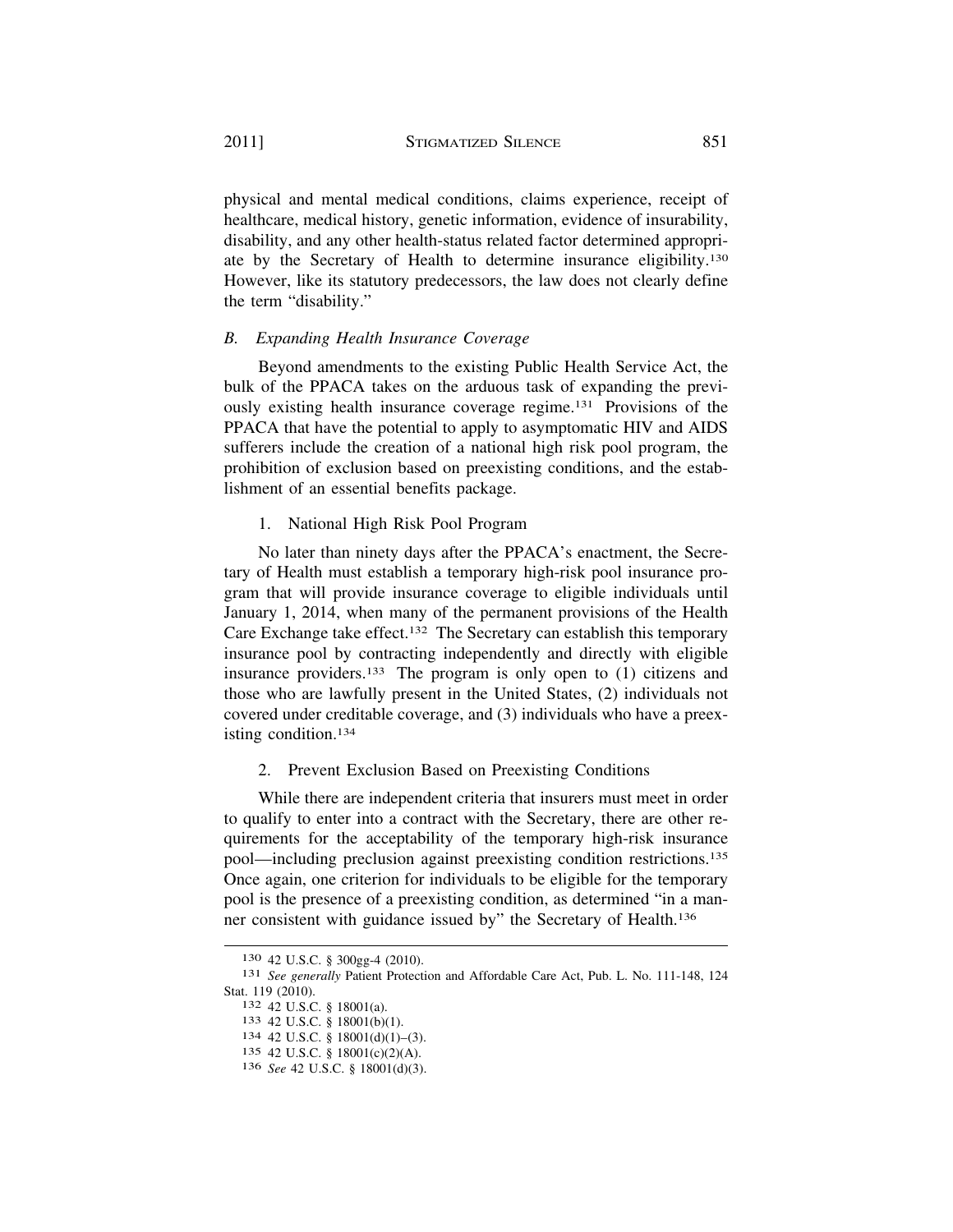<span id="page-19-0"></span>The Secretary of Health must also take on a policing and oversight<sup>137</sup> role by establishing criteria to determine if "insurance issuers" and employment-based health plans have discouraged an individual from remaining enrolled in prior coverage based on that individual's health status."138 If an insurer engages in such prohibited risk-dumping activity, that insurer must reimburse the program for the medical expenses of the individual who was encouraged to disenroll in the insurance plan.139

### 3. Establishment of Essential Benefits

Finally, the PPACA makes significant strides toward the protection of asymptomatic HIV and AIDS sufferers by requiring the Secretary to define the minimum level of care that insurance companies must provide for their insured members.140 The law refers to such standards as the "essential benefits package," and at a minimum explicitly includes ambulatory patient services, emergency services, hospitalization benefits and maternity and newborn care, as well as mental health and substance abuse disorder services, prescription drug services, rehabilitative services, laboratory services, specific preventative services, and oral and vision pediatric services.141

When determining the scope of the "essential benefits," the Secretary must ensure the essential health benefits are equal to the benefits provided under a typical employer plan.142 In making this determination, the Secretary may not make any "coverage decisions, determine reimbursement rates, establish incentive programs, or design benefits in ways that discriminate against individuals based on their age, disability, or expected length of life."143

The PPACA also establishes various levels of insurance that will be available to Americans, ranging from Bronze (the lowest coverage level) to Platinum (the highest coverage level).<sup>144</sup> The Bronze, Silver, Gold, and Platinum coverage levels provide 60, 70, 80, and 90% of the actuarial value of benefits, respectively.145

- 143 42 U.S.C. § 18022(b)(4)(B).
- 144 *See* 42 U.S.C. § 18022(d)(1).
- 145 *See* 42 U.S.C. § 18022(d)(1)(A)–(D).

<sup>137</sup> *See* 42 U.S.C. § 18001(f).

<sup>138 42</sup> U.S.C. § 18001(e)(1).

<sup>139</sup> *See* 42 U.S.C. § 18001(e)(2).

<sup>140</sup> *See* 42 U.S.C. § 18022 (2010).

<sup>141</sup> *See* 42 U.S.C. § 18022(b)(1)(A)–(J).

<sup>142</sup> *See* 42 U.S.C. § 18022(b)(2)(A).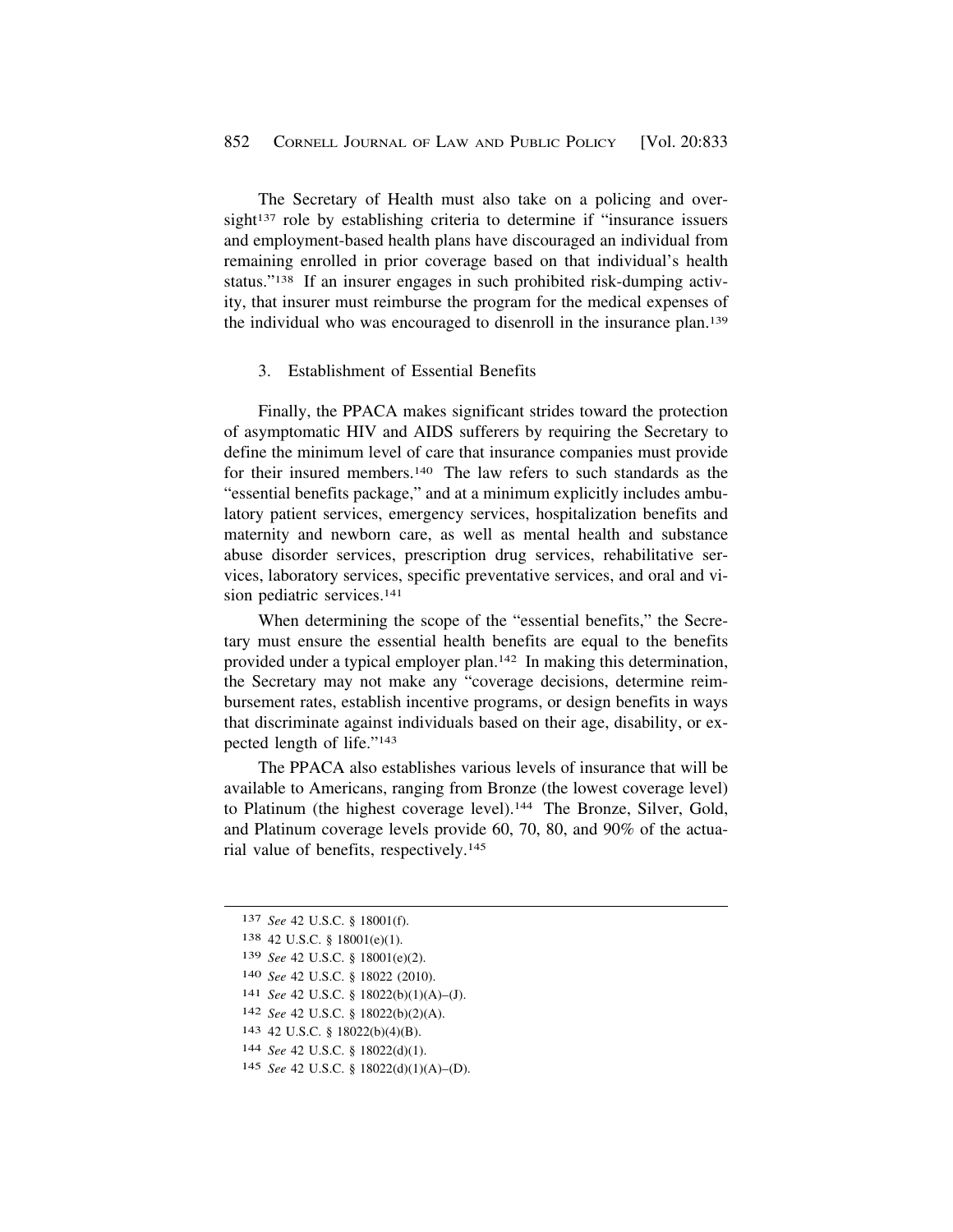#### **CONCLUSION**

While the "Obamacare" plan is, no doubt, one of the most significant pieces of social legislation since the Social Security Act,146 PPACA has the same substantive ambiguities that plague its statutory predecessors. To be fair, the statutory language goes to pain-staking lengths to prohibit health status-based insurance discrimination and exclusion based on preexisting conditions.147 However, the law once again fails to address asymptomatic HIV and AIDS infection as a significant source of insurance discrimination. Even if asymptomatic HIV and AIDS infection represents a minute subset of the "health status" category that is more likely to be addressed in the later regulations accompanying the law, lawmakers still had an opportunity to include HIV and AIDS as a part of the reform discussion, and they failed to take advantage of it.

Currently, any legal protections for asymptomatic HIV and AIDS sufferers that might arise out of PPACA hang in a precarious balance, based solely on the discretion of the Secretary of Health and Human Services. As a result, much of the responsibility to fill the substantive void and statutory ambiguity will fall on the Secretary's shoulders. Extensive regulations and exhaustingly comprehensive definitional sections will be essential in this effort, and in ensuring that the law covers all of the groups—including asymptomatic HIV and AIDS sufferers—that have consistently been "priced out" and excluded from health insurance coverage.

Based on the text of the statute, the two crucial areas where the Secretary can make the greatest strides for individuals with asymptomatic HIV and AIDS are in (1) the amendments to the Public Health Act that prohibit discrimination based on health status (as defined by the Secretary)148 and (2) the process to define the benefits that make up the essential benefits package.149 In the battle against health insurance discrimination, "health status" seems like the term that will be easiest to construe as inclusive of asymptomatic HIV and AIDS. However, in promulgating regulatory guidelines or definitions, the Secretary will need to refer explicitly to HIV/AIDS infection as a qualifying health status factor or a preexisting condition in order to avoid the same litigation battles that have plagued the debate between plain meaning and Congressional intent. Unfortunately, the fact that Congress did not address or discuss the issue during the legislative process makes it more difficult to

<sup>146</sup> *See* Alan Silverleib, *Senate Approves Health Care Reform Bill*, CNN, (Dec. 24, 2009, 1:01 PM), <http://www.cnn.com/2009/POLITICS/12/24/health.care/index.html>.

<sup>147</sup> *See* 42 U.S.C. § 18001(c)(2)(A).

<sup>148</sup> *See* 42 U.S.C. § 300gg-4.

<sup>149</sup> *See* 42 U.S.C. § 18022.